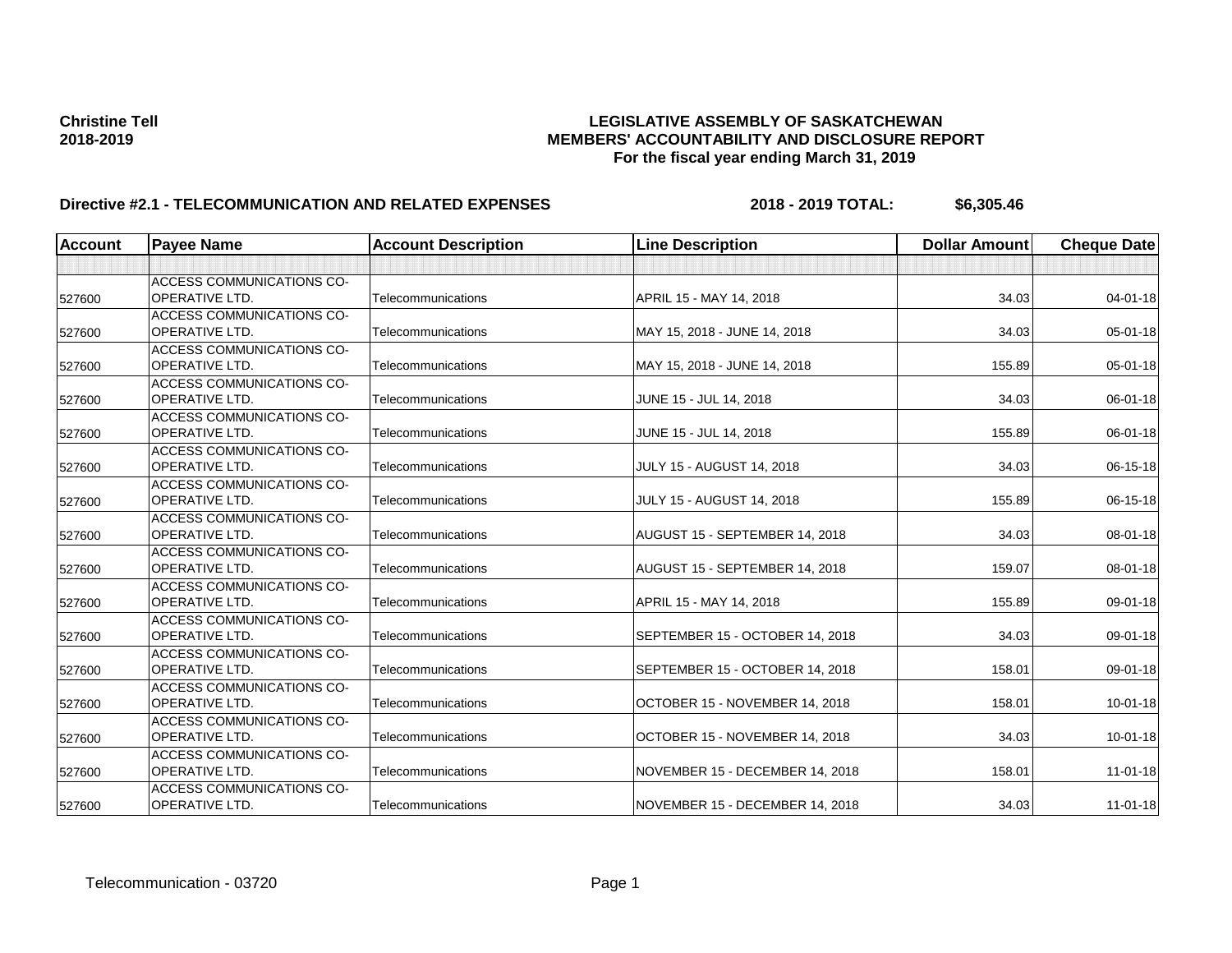| <b>Account</b> | <b>Payee Name</b>                                  | <b>Account Description</b> | <b>Line Description</b>         | <b>Dollar Amount</b> | <b>Cheque Date</b> |
|----------------|----------------------------------------------------|----------------------------|---------------------------------|----------------------|--------------------|
|                |                                                    |                            |                                 |                      |                    |
|                | ACCESS COMMUNICATIONS CO-                          |                            |                                 |                      |                    |
| 527600         | <b>OPERATIVE LTD.</b>                              | Telecommunications         | DECEMBER 15 - JANUARY 14, 2019  | 158.01               | $12 - 01 - 18$     |
|                | <b>ACCESS COMMUNICATIONS CO-</b>                   |                            |                                 |                      |                    |
| 527600         | <b>OPERATIVE LTD.</b>                              | Telecommunications         | DECEMBER 15 - JANUARY 14, 2019  | 34.03                | 12-20-18           |
|                | ACCESS COMMUNICATIONS CO-                          |                            |                                 |                      |                    |
| 527600         | <b>OPERATIVE LTD.</b>                              | Telecommunications         | JANUARY 15 - FEBRUARY 14, 2019  | 158.01               | $01 - 01 - 19$     |
|                | ACCESS COMMUNICATIONS CO-                          |                            |                                 |                      |                    |
| 527600         | <b>OPERATIVE LTD.</b>                              | Telecommunications         | JANUARY 15 - FEBRUARY 14, 2019  | 34.03                | $01 - 01 - 19$     |
| 527600         | <b>ACCESS COMMUNICATIONS CO-</b><br>OPERATIVE LTD. | Telecommunications         | FEBRUARY 15 - MARCH 14, 2019    | 158.01               | 02-01-19           |
|                | ACCESS COMMUNICATIONS CO-                          |                            |                                 |                      |                    |
| 527600         | <b>OPERATIVE LTD.</b>                              | Telecommunications         | FEBRUARY 15 - MARCH 14, 2019    | 34.03                | 02-01-19           |
|                | <b>ACCESS COMMUNICATIONS CO-</b>                   |                            |                                 |                      |                    |
| 527600         | <b>OPERATIVE LTD.</b>                              | Telecommunications         | MARCH 15 - APRIL1 4, 2019       | 158.01               | 03-01-19           |
|                | <b>ACCESS COMMUNICATIONS CO-</b>                   |                            |                                 |                      |                    |
| 527600         | <b>OPERATIVE LTD.</b>                              | Telecommunications         | MARCH 15 - APRIL1 4, 2019       | 34.03                | 03-01-19           |
| 527600         | <b>BTS GROUP INC.</b>                              | Telecommunications         | <b>1 YEAR DOMAIN RENEWAL</b>    | 19.88                | 06-10-18           |
| 527600         | <b>OMNIONLINE</b>                                  | Telecommunications         | <b>WEBSITE MAINTENANCE 2019</b> | 466.40               | $02 - 01 - 19$     |
| 527600         | <b>SASKTEL</b>                                     | Telecommunications         | 145855088006 APRIL 16, 2018     | 50.42                | 05-01-18           |
| 527600         | <b>SASKTEL</b>                                     | Telecommunications         | 145855088006 MAY 16, 2018       | 48.91                | 06-01-18           |
| 527600         | <b>SASKTEL</b>                                     | Telecommunications         | 145855088006 JUNE 16, 2018      | 48.91                | 06-16-18           |
| 527600         | <b>SASKTEL</b>                                     | Telecommunications         | 145855088006 JULY 16, 2018      | 48.91                | 08-01-18           |
| 527600         | <b>SASKTEL</b>                                     | Telecommunications         | 145855088006 AUGUST 16, 2018    | 48.91                | 09-01-18           |
| 527600         | <b>SASKTEL</b>                                     | Telecommunications         | 145855088006 SEPTEMBER 16, 2018 | 48.91                | $10 - 01 - 18$     |
| 527600         | <b>SASKTEL</b>                                     | Telecommunications         | 145855088006 OCTOBER 16, 2018   | 48.91                | $11-01-18$         |
| 527600         | <b>SASKTEL</b>                                     | Telecommunications         | 145855088006 NOVEMBER 16, 2018  | 48.91                | 12-01-18           |
| 527600         | <b>SASKTEL</b>                                     | Telecommunications         | 145855088006 DECEMBER 16, 2018  | 48.91                | $01 - 01 - 19$     |
| 527600         | <b>SASKTEL</b>                                     | Telecommunications         | 145855088006 JANUARY 16, 2019   | 50.38                | 02-01-19           |
| 527600         | <b>SASKTEL</b>                                     | Telecommunications         | 145855088006 FEBRUARY 16, 2019  | 48.91                | 03-01-19           |
| 527600         | <b>SASKTEL</b>                                     | Telecommunications         | 01458550 MAR/19                 | 48.91                | 03-16-19           |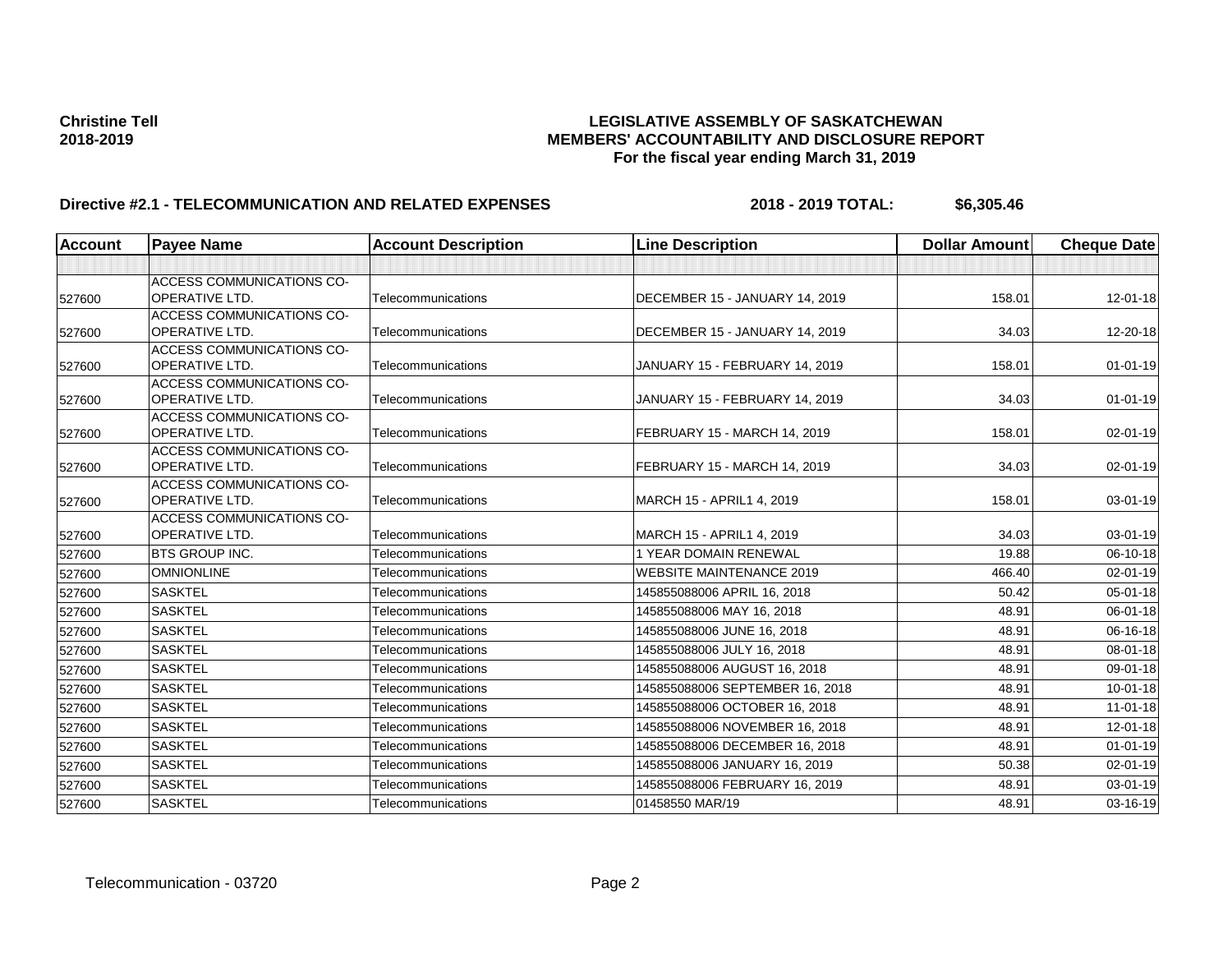| <b>Account</b> | <b>Payee Name</b>          | <b>Account Description</b> | <b>Line Description</b>             | <b>Dollar Amount</b> | <b>Cheque Date</b> |
|----------------|----------------------------|----------------------------|-------------------------------------|----------------------|--------------------|
|                |                            |                            |                                     |                      |                    |
|                | <b>SECURTEK MONITORING</b> |                            |                                     |                      |                    |
| 527600         | SOLUTIONS INC.             | Telecommunications         | <b>SECURITY MONITORING</b>          | 72.98                | $04 - 01 - 18$     |
|                | <b>SECURTEK MONITORING</b> |                            |                                     |                      |                    |
| 527600         | SOLUTIONS INC.             | Telecommunications         | <b>SECURITY MONITORING</b>          | 72.98                | 08-01-18           |
|                | <b>SECURTEK MONITORING</b> |                            |                                     |                      |                    |
| 527600         | SOLUTIONS INC.             | Telecommunications         | <b>SECURITY MONITORING</b>          | 72.98                | $10-01-18$         |
|                | SECURTEK MONITORING        |                            |                                     |                      |                    |
| 527600         | SOLUTIONS INC.             | Telecommunications         | <b>SECURITY MONITORING</b>          | 72.98                | $01 - 01 - 19$     |
|                |                            |                            | REIMB: 4000329 JANUARY 1, 2018 JUNE |                      |                    |
| 527600         | TELL, CHRISTINE A          | Telecommunications         | 30, 2018                            | 399.30               | $07 - 11 - 18$     |
|                |                            |                            | REIMB: HOME OFFICE JULY-DECEMBER    |                      |                    |
| 527600         | TELL, CHRISTINE A          | Telecommunications         | 2018                                | 427.05               | 12-17-18           |
| 527600         | TELL, CHRISTINE A          | Telecommunications         | <b>REIMB: HOME OFFICE SECURITY</b>  | 166.47               | 01-03-19           |
|                |                            |                            | <b>REIMB: HOME OFFICE INTERNET</b>  |                      |                    |
| 527600         | TELL, CHRISTINE A          | Telecommunications         | JANUARY, FEBRUARY, MARCH 2019       | 216.30               | 03-31-19           |
| 527600         | TELL. CHRISTINE A          | Telecommunications         | <b>REIMB: SECURITY MONITORING</b>   | 166.47               | 03-31-19           |
| 530600         | <b>SASKTEL</b>             | Placement - Tender Ads     | 894485099004 APRIL 7, 2018          | 104.60               | 04-07-18           |
| 530600         | <b>SASKTEL</b>             | Placement - Tender Ads     | 894485099004 MAY 7, 2018            | 104.60               | $06 - 01 - 18$     |
| 530600         | <b>SASKTEL</b>             | Placement - Tender Ads     | 8944850-4 JUN/18                    | 104.60               | 06-07-18           |
| 530600         | <b>SASKTEL</b>             | Placement - Tender Ads     | 894485099004 JULY 7, 2018           | 104.60               | 08-01-18           |
| 530600         | <b>SASKTEL</b>             | Placement - Tender Ads     | 894485099004 AUGUST 7, 2018         | 104.60               | 09-01-18           |
| 530600         | <b>SASKTEL</b>             | Placement - Tender Ads     | 894485099004 SEPTEMBER 7, 2018      | 107.74               | $10 - 01 - 18$     |
| 530600         | <b>SASKTEL</b>             | Placement - Tender Ads     | 894485099004 OCTOBER 7, 2018        | 107.74               | $11-01-18$         |
| 530600         | <b>SASKTEL</b>             | Placement - Tender Ads     | 894485099004 NOVEMBER 7, 2018       | 104.60               | $11-07-18$         |
| 530600         | <b>SASKTEL</b>             | Placement - Tender Ads     | 894485099004 DECEMBER 7, 2018       | 107.83               | 12-07-18           |
| 530600         | <b>SASKTEL</b>             | Placement - Tender Ads     | 894485099004 JANUARY 7, 2019        | 104.60               | 02-01-19           |
| 530600         | <b>SASKTEL</b>             | Placement - Tender Ads     | 894485099004 FEBRUARY 7, 2019       | 104.60               | 03-01-19           |
| 530600         | <b>SASKTEL</b>             | Placement - Tender Ads     | 894485099004 MARCH 7, 2019          | 104.60               | 03-07-19           |
|                |                            |                            |                                     |                      |                    |
|                |                            |                            |                                     |                      |                    |
|                |                            |                            |                                     |                      |                    |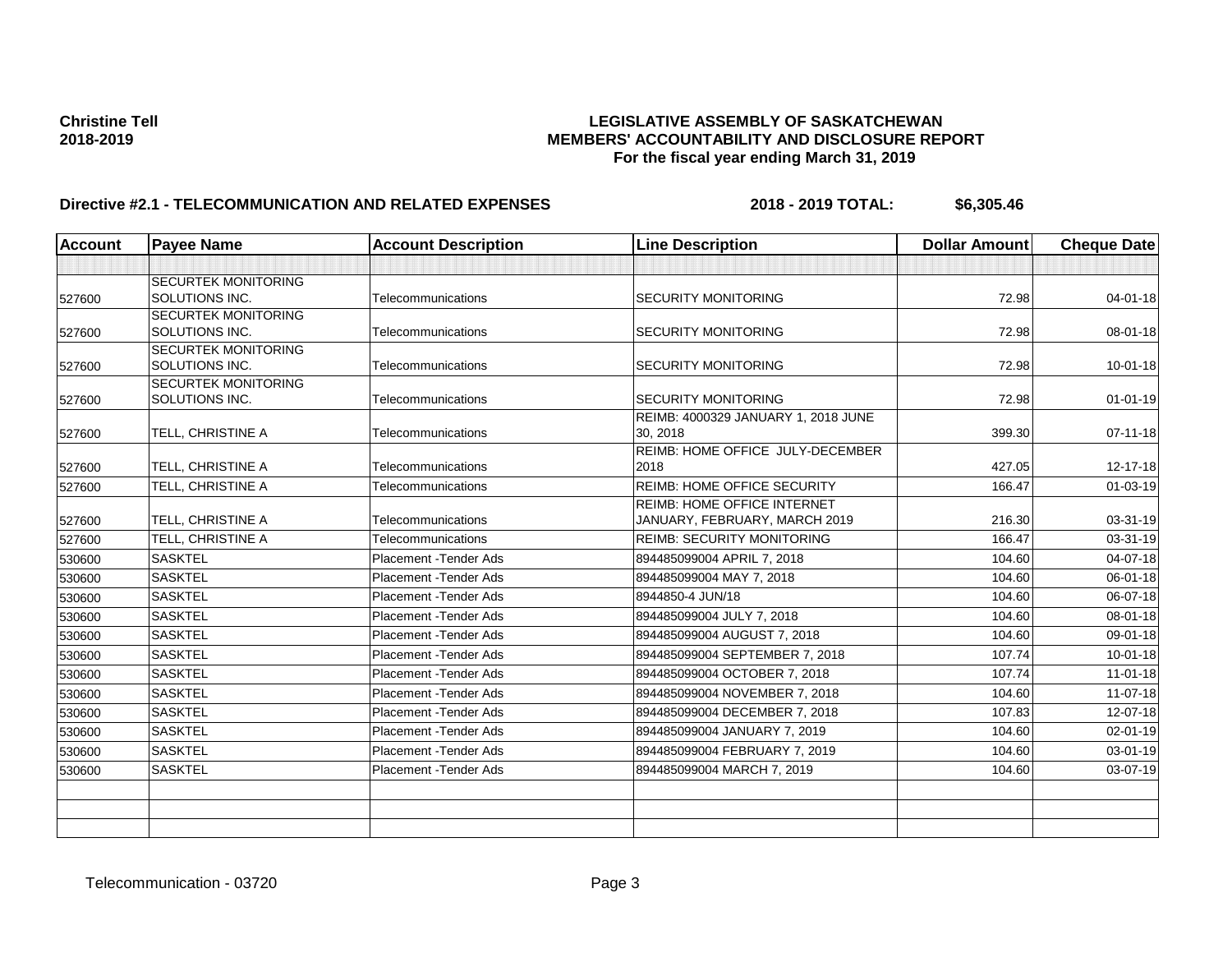| <b>Account</b> | Payee Name | <b>Account Description</b> | <b>Line Description</b> | <b>Dollar Amount</b> | <b>Cheque Date</b> |
|----------------|------------|----------------------------|-------------------------|----------------------|--------------------|
|                |            |                            |                         |                      |                    |
|                |            |                            |                         |                      |                    |
|                |            |                            |                         |                      |                    |
|                |            |                            |                         |                      |                    |
|                |            |                            |                         |                      |                    |
|                |            |                            |                         |                      |                    |
|                |            |                            |                         |                      |                    |
|                |            |                            |                         |                      |                    |
|                |            |                            |                         |                      |                    |
|                |            |                            |                         |                      |                    |
|                |            |                            |                         |                      |                    |
|                |            |                            |                         |                      |                    |
|                |            |                            |                         |                      |                    |
|                |            |                            |                         |                      |                    |
|                |            |                            |                         |                      |                    |
|                |            |                            |                         |                      |                    |
|                |            |                            |                         |                      |                    |
|                |            |                            |                         |                      |                    |
|                |            |                            |                         |                      |                    |
|                |            |                            |                         |                      |                    |
|                |            |                            |                         |                      |                    |
|                |            |                            |                         |                      |                    |
|                |            |                            |                         |                      |                    |
|                |            |                            |                         |                      |                    |
|                |            |                            |                         |                      |                    |
|                |            |                            |                         |                      |                    |
|                |            |                            |                         |                      |                    |
|                |            |                            |                         |                      |                    |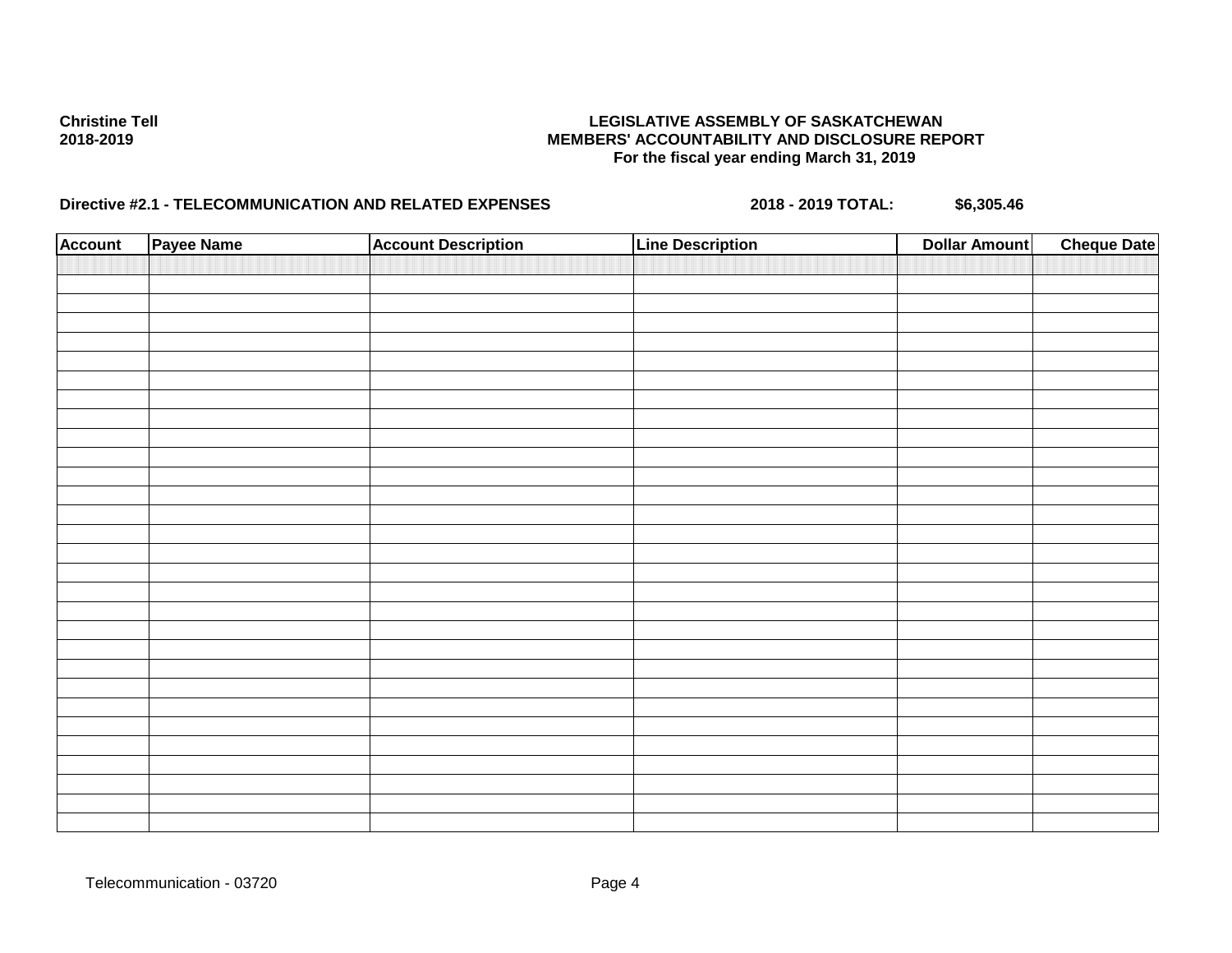| <b>Account</b> | Payee Name | <b>Account Description</b> | <b>Line Description</b> | <b>Dollar Amount</b> | <b>Cheque Date</b> |
|----------------|------------|----------------------------|-------------------------|----------------------|--------------------|
|                |            |                            |                         |                      |                    |
|                |            |                            |                         |                      |                    |
|                |            |                            |                         |                      |                    |
|                |            |                            |                         |                      |                    |
|                |            |                            |                         |                      |                    |
|                |            |                            |                         |                      |                    |
|                |            |                            |                         |                      |                    |
|                |            |                            |                         |                      |                    |
|                |            |                            |                         |                      |                    |
|                |            |                            |                         |                      |                    |
|                |            |                            |                         |                      |                    |
|                |            |                            |                         |                      |                    |
|                |            |                            |                         |                      |                    |
|                |            |                            |                         |                      |                    |
|                |            |                            |                         |                      |                    |
|                |            |                            |                         |                      |                    |
|                |            |                            |                         |                      |                    |
|                |            |                            |                         |                      |                    |
|                |            |                            |                         |                      |                    |
|                |            |                            |                         |                      |                    |
|                |            |                            |                         |                      |                    |
|                |            |                            |                         |                      |                    |
|                |            |                            |                         |                      |                    |
|                |            |                            |                         |                      |                    |
|                |            |                            |                         |                      |                    |
|                |            |                            |                         |                      |                    |
|                |            |                            |                         |                      |                    |
|                |            |                            |                         |                      |                    |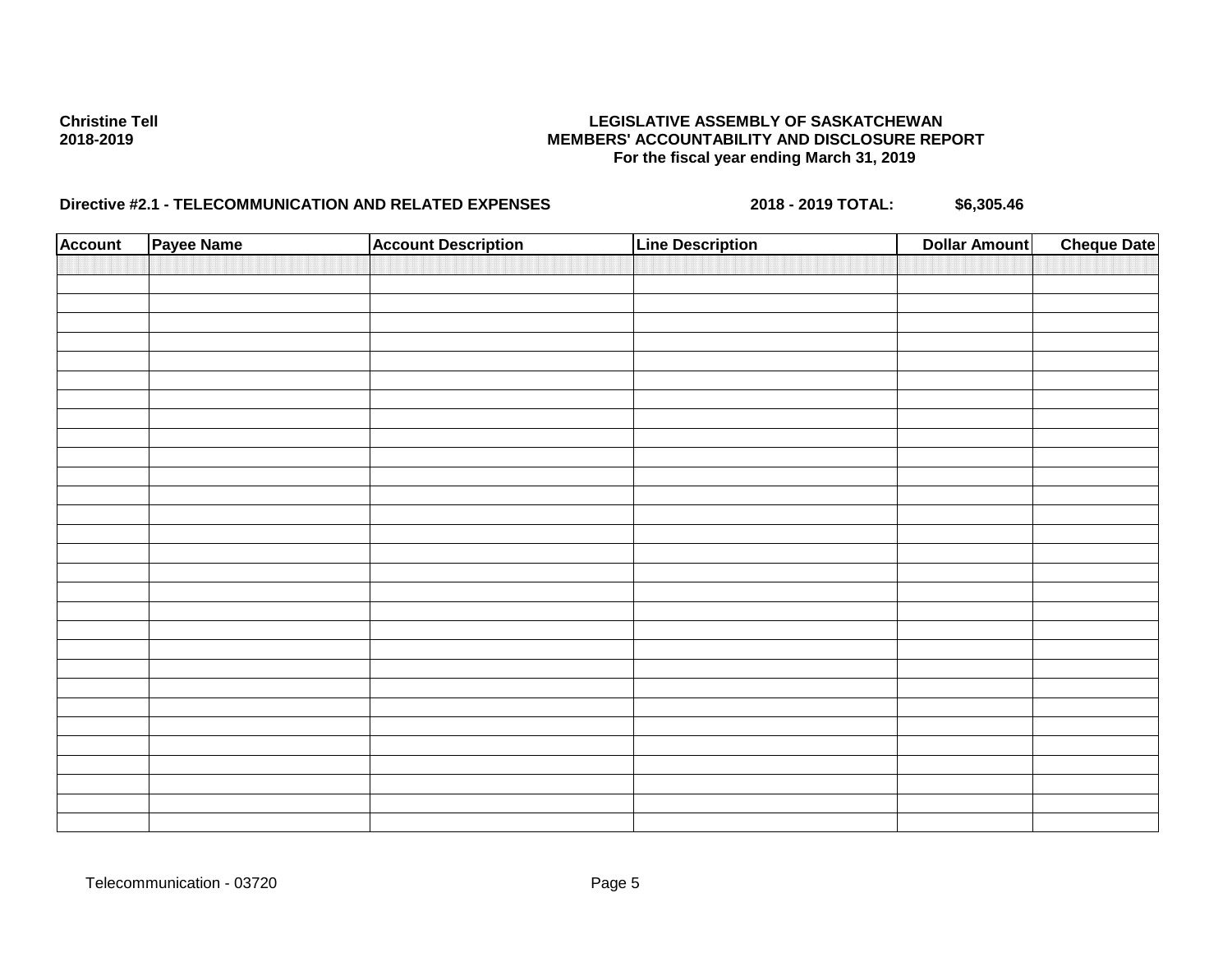| <b>Account</b> | ⊧ Name<br>Pavee | <b>Description</b><br>coun. | <b>Description</b><br>∟ine | Dollar<br>Amount | <b>Cheque</b><br>Date' |
|----------------|-----------------|-----------------------------|----------------------------|------------------|------------------------|
|                |                 |                             |                            |                  |                        |
|                |                 |                             |                            |                  |                        |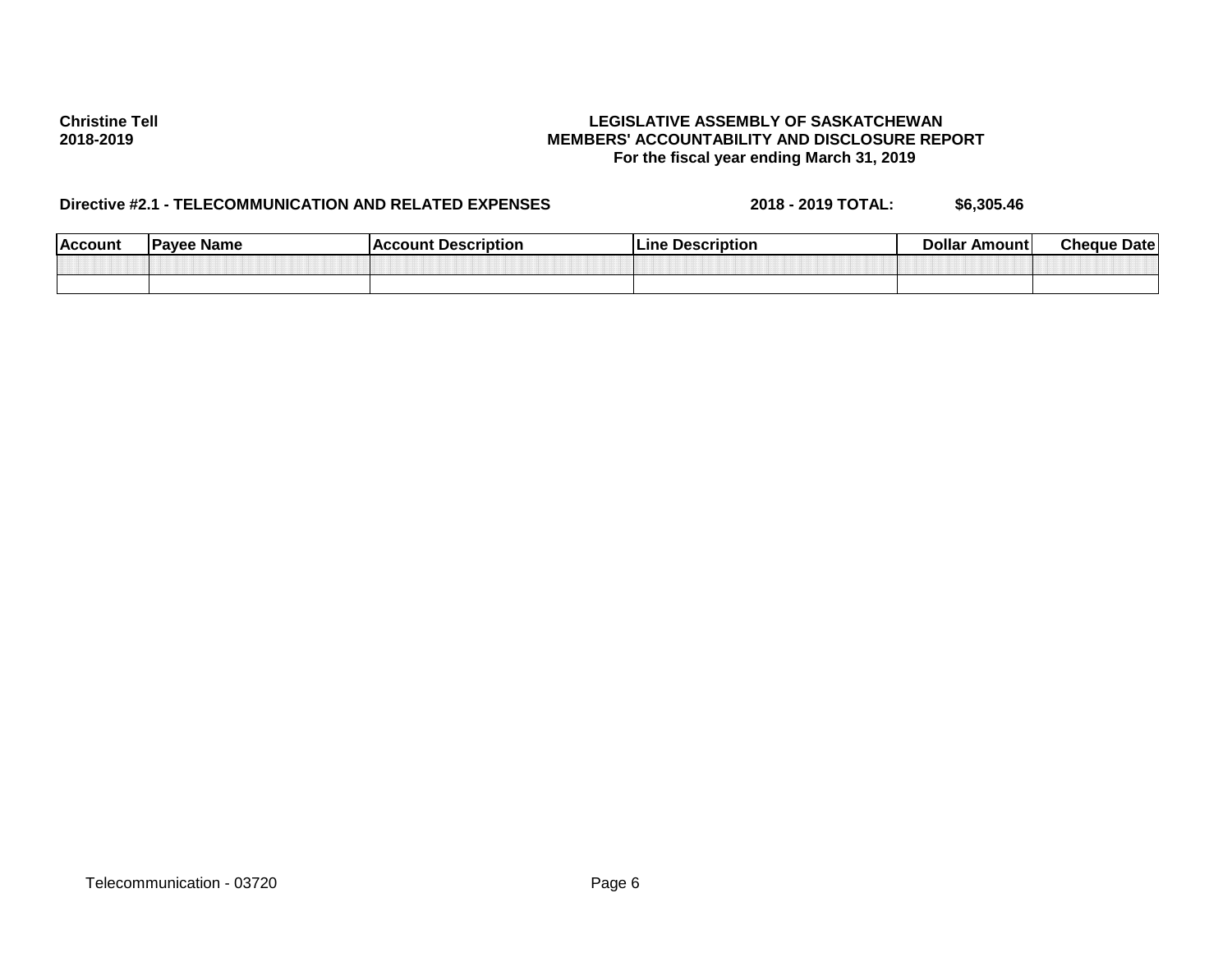## **LEGISLATIVE ASSEMBLY OF SASKATCHEWAN MEMBERS' ACCOUNTABILITY AND DISCLOSURE REPORT For the fiscal year ending March 31, 2019**

| Account | <b>Payee Name</b>                                   | <b>Account Description</b>  | <b>Line Description</b>       | <b>Dollar Amount</b> | <b>Cheque Date</b> |
|---------|-----------------------------------------------------|-----------------------------|-------------------------------|----------------------|--------------------|
|         |                                                     |                             |                               |                      |                    |
|         | MINISTER OF FINANCE-MINISTRY                        |                             |                               |                      |                    |
| 541900  | OF CENTRAL SERVICES                                 | Elected Rep - Travel        | APRIL 2018 CVA                | 231.12               | 06-01-18           |
|         | MINISTER OF FINANCE-MINISTRY                        |                             |                               |                      |                    |
| 541900  | OF CENTRAL SERVICES                                 | <b>Elected Rep - Travel</b> | DECEMBER 2017 CVA             | 347.88               | 06-01-18           |
|         | MINISTER OF FINANCE-MINISTRY                        |                             |                               |                      |                    |
| 541900  | OF CENTRAL SERVICES                                 | <b>Elected Rep - Travel</b> | CVA VEHICLE MAY 1 - 31, 2018  | 249.48               | 06-01-18           |
|         | MINISTER OF FINANCE-MINISTRY                        |                             |                               |                      |                    |
| 541900  | OF CENTRAL SERVICES                                 | <b>Elected Rep - Travel</b> | CVA TRAVEL JUNE 2018 MIN0073  | 494.86               | 08-01-18           |
|         | MINISTER OF FINANCE-MINISTRY                        |                             |                               |                      |                    |
| 541900  | OF CENTRAL SERVICES                                 | <b>Elected Rep - Travel</b> | AUGUST 2018 CVA MIN0073       | 459.93               | $10 - 01 - 18$     |
|         | MINISTER OF FINANCE-MINISTRY                        |                             |                               |                      |                    |
| 541900  | OF CENTRAL SERVICES                                 | Elected Rep - Travel        | MIN0073 CVA JULY 2018         | 429.73               | 10-09-18           |
|         | MINISTER OF FINANCE-MINISTRY<br>OF CENTRAL SERVICES | <b>Elected Rep - Travel</b> | NOVEMBER 1-30, 2018 CVA       | 297.60               | $12 - 01 - 18$     |
| 541900  |                                                     |                             |                               |                      |                    |
| 541900  | MINISTER OF FINANCE-MINISTRY<br>OF CENTRAL SERVICES | <b>Elected Rep - Travel</b> | SEPTEMBER 2018 CVA TRAVEL     | 343.98               | $12 - 01 - 18$     |
|         | MINISTER OF FINANCE-MINISTRY                        |                             |                               |                      |                    |
| 541900  | OF CENTRAL SERVICES                                 | <b>Elected Rep - Travel</b> | OCTOBER 2018 CVA TRAVEL       | 619.74               | 12-01-18           |
|         | MINISTER OF FINANCE-MINISTRY                        |                             |                               |                      |                    |
| 541900  | OF CENTRAL SERVICES                                 | <b>Elected Rep - Travel</b> | DECEMBER 2018 CVA TELL        | 373.04               | 02-01-19           |
|         | MINISTER OF FINANCE-MINISTRY                        |                             |                               |                      |                    |
| 541900  | OF CENTRAL SERVICES                                 | <b>Elected Rep - Travel</b> | JANUARY 2019 CVA TRAVEL       | 417.51               | 03-01-19           |
|         | MINISTER OF FINANCE-MINISTRY                        |                             |                               |                      |                    |
| 541900  | OF CENTRAL SERVICES                                 | <b>Elected Rep - Travel</b> | MARCH 2019 CVA                | 262.36               | 03-01-19           |
|         | MINISTER OF FINANCE-MINISTRY                        |                             |                               |                      |                    |
| 541900  | OF CENTRAL SERVICES                                 | <b>Elected Rep - Travel</b> | FEBRUARY 2019 CVA             | 450.66               | 03-31-19           |
| 541900  | TELL, CHRISTINE A                                   | <b>Elected Rep - Travel</b> | MLA TRAVEL APRIL 9 - 30, 2018 | 317.70               | 05-02-18           |
| 541900  | TELL, CHRISTINE A                                   | <b>Elected Rep - Travel</b> | MLA TRAVEL APRIL 6 & 13, 2018 | 300.00               | $05-07-18$         |
| 541900  | TELL. CHRISTINE A                                   | <b>Elected Rep - Travel</b> | MLA TRAVEL MAY 3 - 8, 2018    | 57.88                | 05-29-18           |
| 541900  | TELL, CHRISTINE A                                   | Elected Rep - Travel        | MLA TRAVEL MAY 1 - 31, 2018   | 375.80               | 06-01-18           |
| 541900  | TELL, CHRISTINE A                                   | <b>Elected Rep - Travel</b> | MLA TRAVEL JUNE 11 - 22, 2018 | 607.80               | 06-25-18           |
| 541900  | TELL, CHRISTINE A                                   | <b>Elected Rep - Travel</b> | MLA TRAVEL MAY 28, 2018       | 45.00                | 06-25-18           |
|         |                                                     |                             |                               |                      |                    |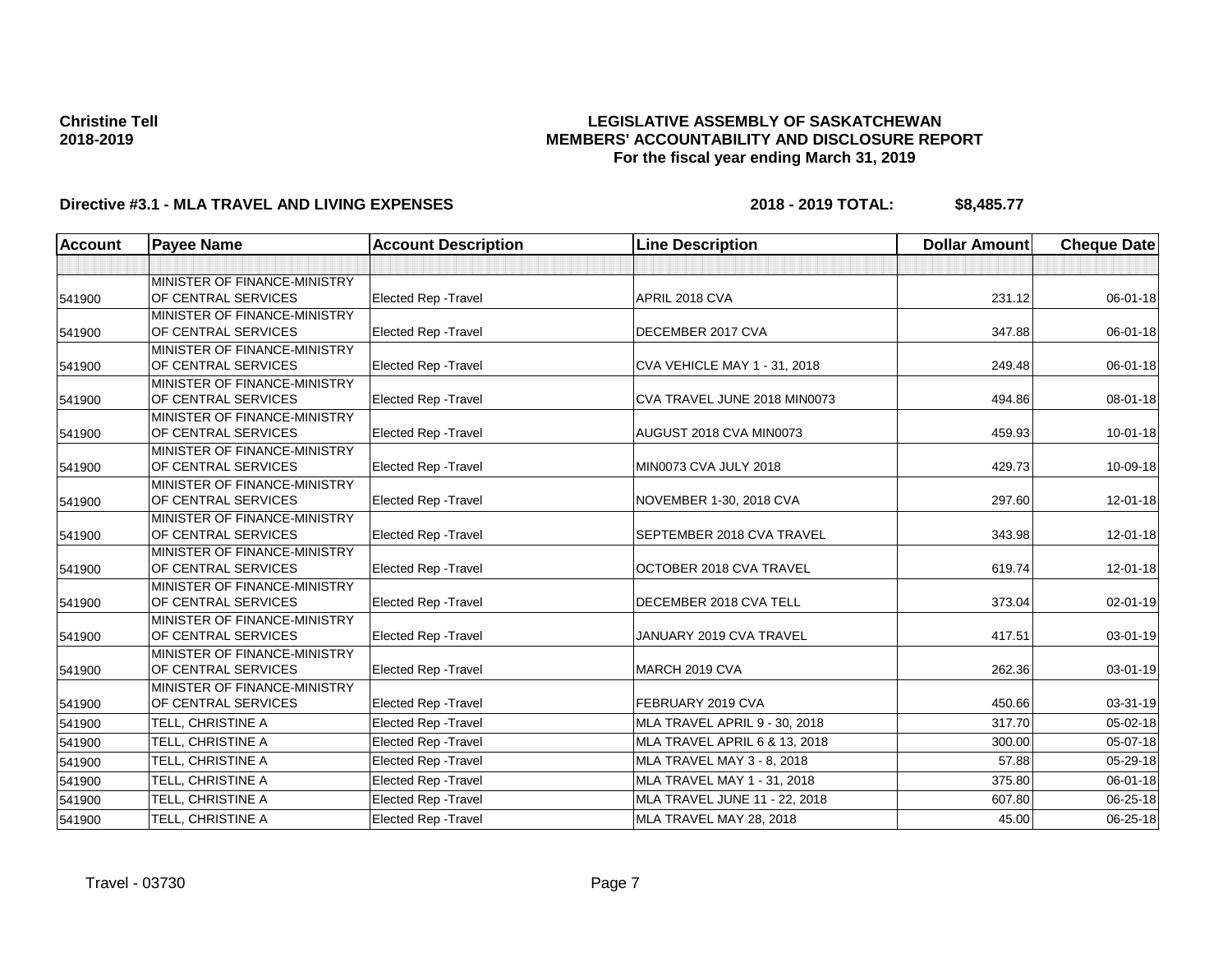## **LEGISLATIVE ASSEMBLY OF SASKATCHEWAN MEMBERS' ACCOUNTABILITY AND DISCLOSURE REPORT For the fiscal year ending March 31, 2019**

| <b>Account</b> | <b>Payee Name</b> | <b>Account Description</b> | <b>Line Description</b>                     | <b>Dollar Amount</b> | <b>Cheque Date</b> |
|----------------|-------------------|----------------------------|---------------------------------------------|----------------------|--------------------|
|                |                   |                            |                                             |                      |                    |
| 541900         | TELL, CHRISTINE A | Elected Rep - Travel       | MLA TRAVEL AUGUST 7 - 8, 2018               | 210.81               | 08-15-18           |
|                |                   |                            | MLA TRAVEL AUGUST 14 - SEPTEMBER            |                      |                    |
| 541900         | TELL, CHRISTINE A | Elected Rep - Travel       | 24, 2018                                    | 135.21               | $10 - 01 - 18$     |
| 541900         | TELL, CHRISTINE A | Elected Rep - Travel       | MLA TRAVEL OCTOBER 13 - 18, 2018            | 245.00               | 11-06-18           |
| 541900         | TELL, CHRISTINE A | Elected Rep - Travel       | MLA TRAVEL OCTOBER 24 - 31, 2018            | 169.50               | 11-08-18           |
| 541900         | TELL, CHRISTINE A | Elected Rep - Travel       | MLA TRAVEL NOVEMBER 9 & 17, 2018            | 120.00               | $11-27-18$         |
| 541900         | TELL, CHRISTINE A | Elected Rep - Travel       | MLA TRAVEL NOVEMBER 1 - 29, 2018            | 329.50               | 12-01-18           |
| 541900         | TELL, CHRISTINE A | Elected Rep - Travel       | MLA TRAVEL DECEMBER 3 - 6, 2018             | 79.80                | 12-06-18           |
| 541900         | TELL, CHRISTINE A | Elected Rep - Travel       | MLA TRAVEL JANUARY 23 - FEBRUARY 9,<br>2019 | 107.00               | 03-05-19           |
| 541900         | TELL, CHRISTINE A | Elected Rep - Travel       | MLA TRAVEL MARCH 4 - 28, 2019               | 329.50               | 03-31-19           |
| 541900         | TELL, CHRISTINE A | Elected Rep - Travel       | MLA TRAVEL MARCH 15 & 21, 2019              | 77.38                | 03-31-19           |
|                |                   |                            |                                             |                      |                    |
|                |                   |                            |                                             |                      |                    |
|                |                   |                            |                                             |                      |                    |
|                |                   |                            |                                             |                      |                    |
|                |                   |                            |                                             |                      |                    |
|                |                   |                            |                                             |                      |                    |
|                |                   |                            |                                             |                      |                    |
|                |                   |                            |                                             |                      |                    |
|                |                   |                            |                                             |                      |                    |
|                |                   |                            |                                             |                      |                    |
|                |                   |                            |                                             |                      |                    |
|                |                   |                            |                                             |                      |                    |
|                |                   |                            |                                             |                      |                    |
|                |                   |                            |                                             |                      |                    |
|                |                   |                            |                                             |                      |                    |
|                |                   |                            |                                             |                      |                    |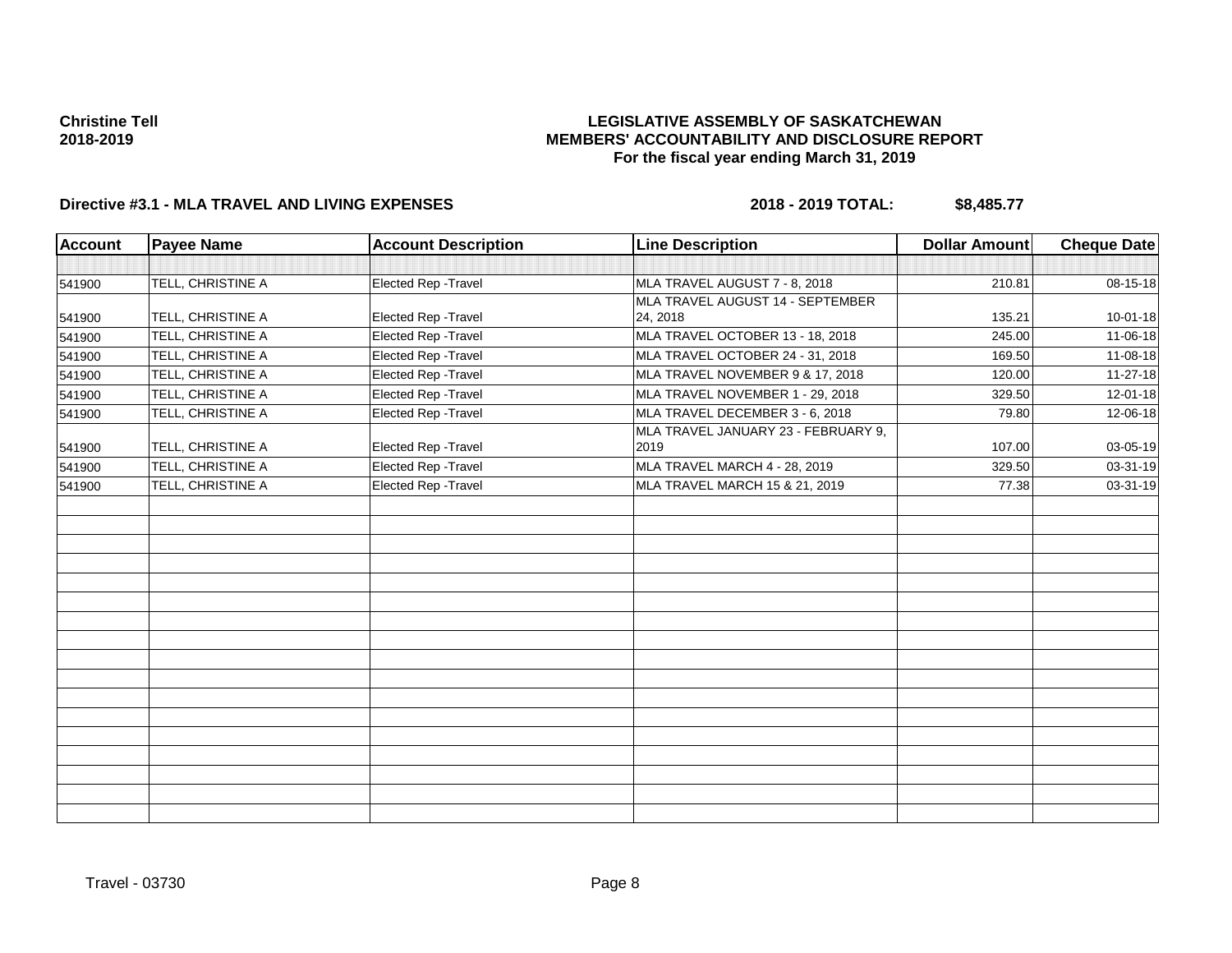## **LEGISLATIVE ASSEMBLY OF SASKATCHEWAN MEMBERS' ACCOUNTABILITY AND DISCLOSURE REPORT For the fiscal year ending March 31, 2019**

| <b>Account</b> | Payee Name | <b>Account Description</b> | <b>Line Description</b> | <b>Cheque Date</b><br><b>Dollar Amount</b> |
|----------------|------------|----------------------------|-------------------------|--------------------------------------------|
|                |            |                            |                         |                                            |
|                |            |                            |                         |                                            |
|                |            |                            |                         |                                            |
|                |            |                            |                         |                                            |
|                |            |                            |                         |                                            |
|                |            |                            |                         |                                            |
|                |            |                            |                         |                                            |
|                |            |                            |                         |                                            |
|                |            |                            |                         |                                            |
|                |            |                            |                         |                                            |
|                |            |                            |                         |                                            |
|                |            |                            |                         |                                            |
|                |            |                            |                         |                                            |
|                |            |                            |                         |                                            |
|                |            |                            |                         |                                            |
|                |            |                            |                         |                                            |
|                |            |                            |                         |                                            |
|                |            |                            |                         |                                            |
|                |            |                            |                         |                                            |
|                |            |                            |                         |                                            |
|                |            |                            |                         |                                            |
|                |            |                            |                         |                                            |
|                |            |                            |                         |                                            |
|                |            |                            |                         |                                            |
|                |            |                            |                         |                                            |
|                |            |                            |                         |                                            |
|                |            |                            |                         |                                            |
|                |            |                            |                         |                                            |
|                |            |                            |                         |                                            |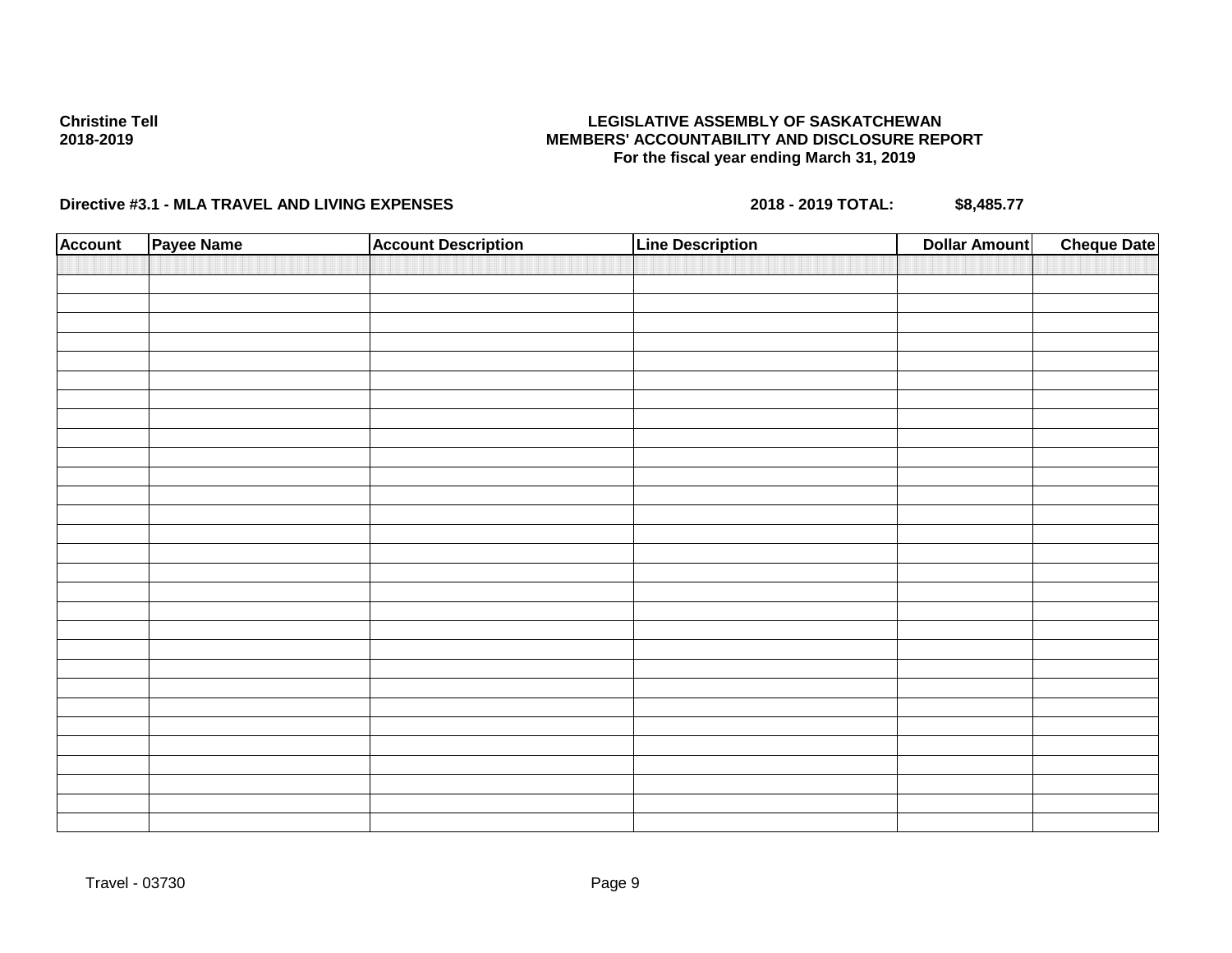## **LEGISLATIVE ASSEMBLY OF SASKATCHEWAN MEMBERS' ACCOUNTABILITY AND DISCLOSURE REPORT For the fiscal year ending March 31, 2019**

| <b>Account</b> | Payee Name | <b>Account Description</b> | <b>Line Description</b> | <b>Dollar Amount</b> | <b>Cheque Date</b> |
|----------------|------------|----------------------------|-------------------------|----------------------|--------------------|
|                |            |                            |                         |                      |                    |
|                |            |                            |                         |                      |                    |
|                |            |                            |                         |                      |                    |
|                |            |                            |                         |                      |                    |
|                |            |                            |                         |                      |                    |
|                |            |                            |                         |                      |                    |
|                |            |                            |                         |                      |                    |
|                |            |                            |                         |                      |                    |
|                |            |                            |                         |                      |                    |
|                |            |                            |                         |                      |                    |
|                |            |                            |                         |                      |                    |
|                |            |                            |                         |                      |                    |
|                |            |                            |                         |                      |                    |
|                |            |                            |                         |                      |                    |
|                |            |                            |                         |                      |                    |
|                |            |                            |                         |                      |                    |
|                |            |                            |                         |                      |                    |
|                |            |                            |                         |                      |                    |
|                |            |                            |                         |                      |                    |
|                |            |                            |                         |                      |                    |
|                |            |                            |                         |                      |                    |
|                |            |                            |                         |                      |                    |
|                |            |                            |                         |                      |                    |
|                |            |                            |                         |                      |                    |
|                |            |                            |                         |                      |                    |
|                |            |                            |                         |                      |                    |
|                |            |                            |                         |                      |                    |
|                |            |                            |                         |                      |                    |
|                |            |                            |                         |                      |                    |
|                |            |                            |                         |                      |                    |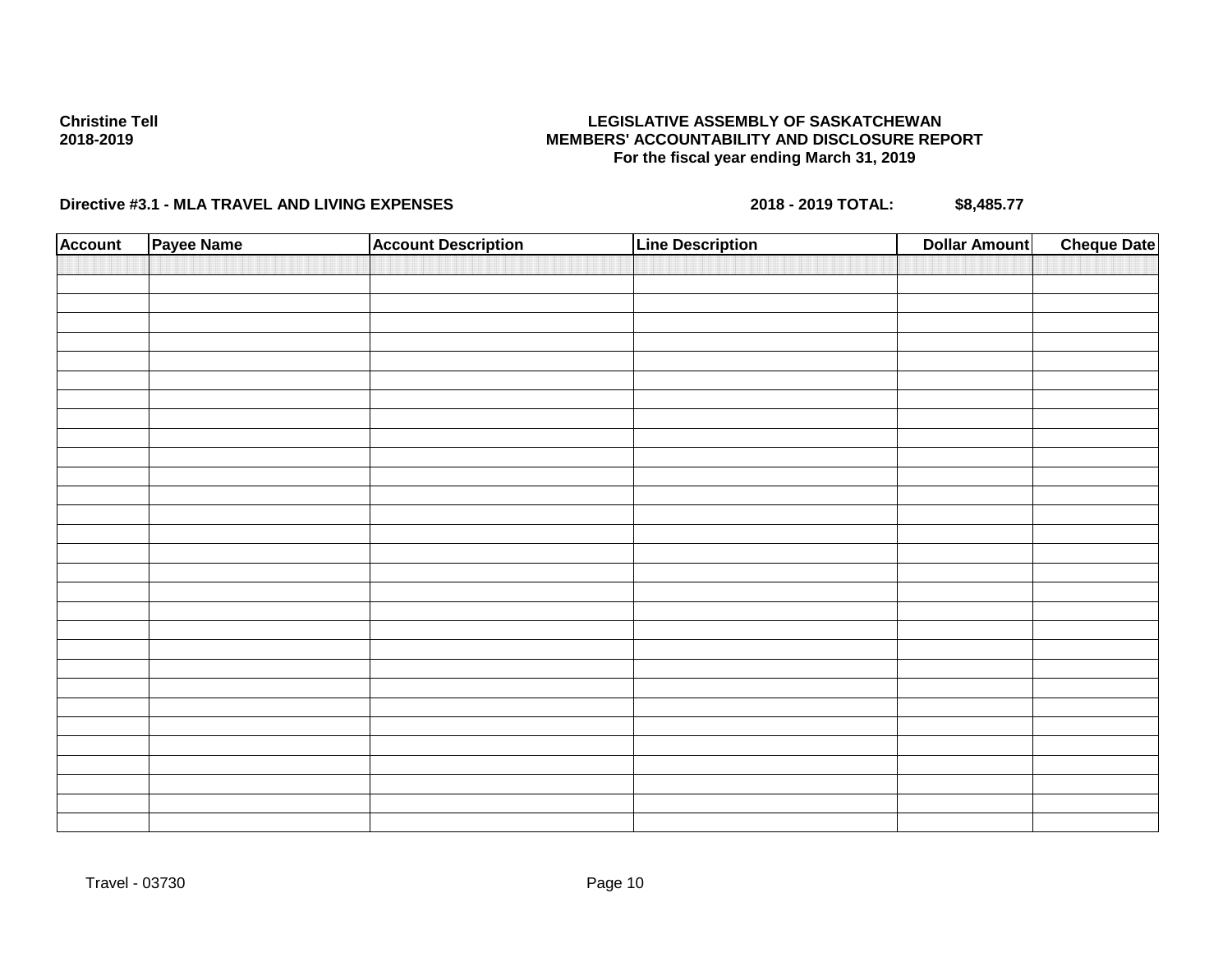## **LEGISLATIVE ASSEMBLY OF SASKATCHEWAN MEMBERS' ACCOUNTABILITY AND DISCLOSURE REPORT For the fiscal year ending March 31, 2019**

| <b>Account</b> | Payee Name | <b>Account Description</b> | <b>Line Description</b> | <b>Dollar Amount</b> | <b>Cheque Date</b> |
|----------------|------------|----------------------------|-------------------------|----------------------|--------------------|
|                |            |                            |                         |                      |                    |
|                |            |                            |                         |                      |                    |
|                |            |                            |                         |                      |                    |
|                |            |                            |                         |                      |                    |
|                |            |                            |                         |                      |                    |
|                |            |                            |                         |                      |                    |
|                |            |                            |                         |                      |                    |
|                |            |                            |                         |                      |                    |
|                |            |                            |                         |                      |                    |
|                |            |                            |                         |                      |                    |
|                |            |                            |                         |                      |                    |
|                |            |                            |                         |                      |                    |
|                |            |                            |                         |                      |                    |
|                |            |                            |                         |                      |                    |
|                |            |                            |                         |                      |                    |
|                |            |                            |                         |                      |                    |
|                |            |                            |                         |                      |                    |
|                |            |                            |                         |                      |                    |
|                |            |                            |                         |                      |                    |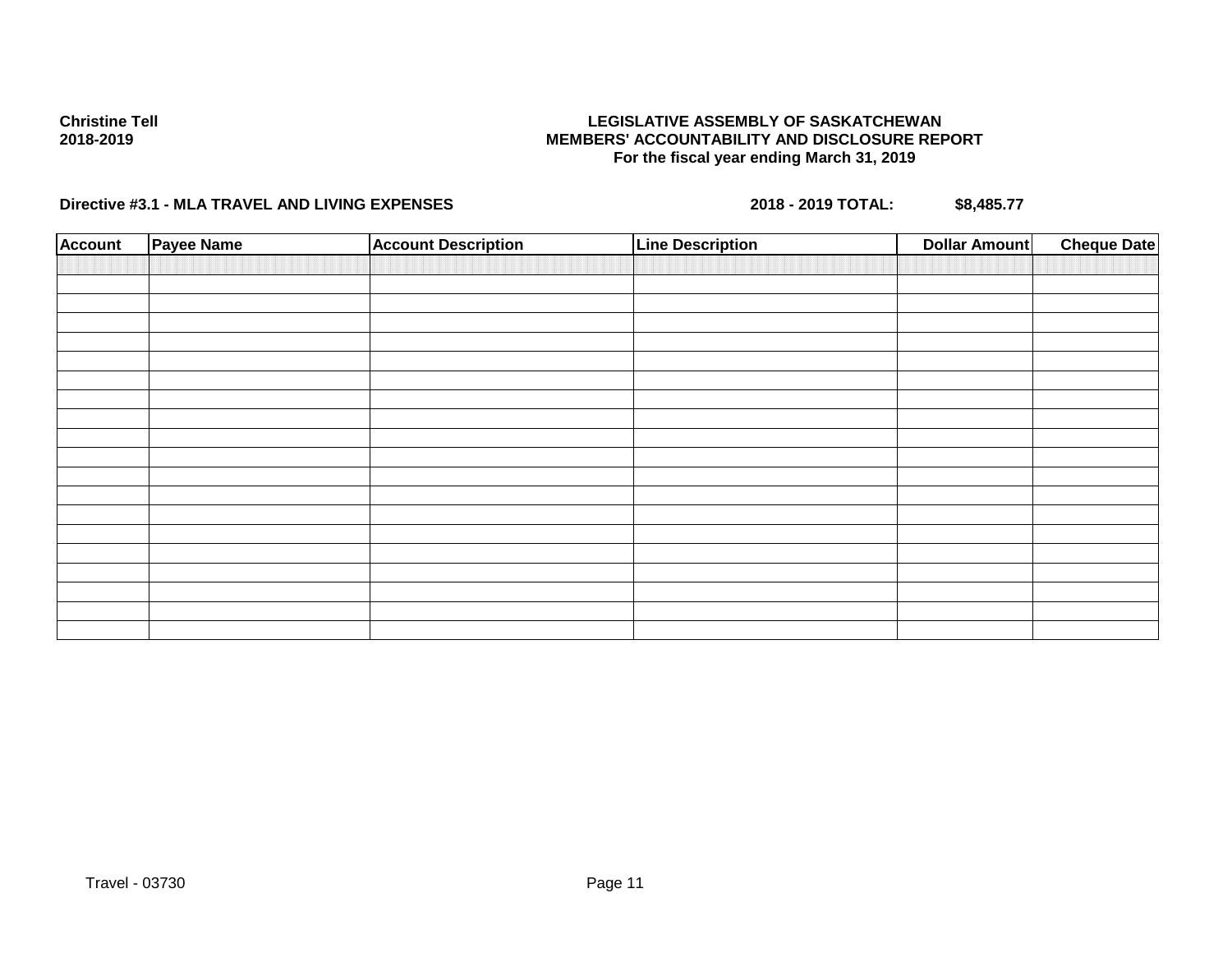## **LEGISLATIVE ASSEMBLY OF SASKATCHEWAN MEMBERS' ACCOUNTABILITY AND DISCLOSURE REPORT For the fiscal year ending March 31, 2019**

| <b>Account</b> | <b>Payee Name</b>                  | <b>Account Description</b>                | <b>Line Description</b>            | <b>Dollar Amount</b> | <b>Cheque Date</b> |
|----------------|------------------------------------|-------------------------------------------|------------------------------------|----------------------|--------------------|
|                |                                    |                                           |                                    |                      |                    |
| 522000         | NIESNER PROPERTIES INC.            | Rent of Ground, Buildings and Other Space | APRIL 2018 MLA OFFICE RENT         | 1,750.00             | 04-01-18           |
| 522000         | NIESNER PROPERTIES INC.            | Rent of Ground, Buildings and Other Space | MAY 2018 MLA OFFICE RENT           | 1,750.00             | 04-26-18           |
| 522000         | NIESNER PROPERTIES INC.            | Rent of Ground, Buildings and Other Space | JULY 2018 MLA OFFICE RENT          | 1,750.00             | 06-26-18           |
| 522000         | NIESNER PROPERTIES INC.            | Rent of Ground, Buildings and Other Space | <b>AUGUST 2018 MLA OFFICE RENT</b> | 1,750.00             | 07-18-18           |
| 522000         | NIESNER PROPERTIES INC.            | Rent of Ground, Buildings and Other Space | SEPTEMBER 2018 MLA OFFICE RENT     | 1,750.00             | 08-17-18           |
| 522000         | NIESNER PROPERTIES INC.            | Rent of Ground, Buildings and Other Space | OCTOBER 2018 MLA OFFICE RENT       | 1,750.00             | 09-19-18           |
| 522000         | NIESNER PROPERTIES INC.            | Rent of Ground, Buildings and Other Space | NOVEMBER 2018 MLA OFFICE RENT      | 1,750.00             | $11-01-18$         |
| 522000         | NIESNER PROPERTIES INC.            | Rent of Ground, Buildings and Other Space | DECEMBER 2018 MLA OFFICE RENT      | 1,750.00             | 11-28-18           |
| 522000         | NIESNER PROPERTIES INC.            | Rent of Ground, Buildings and Other Space | JANUARY, 2019 MLA OFFICE RENT      | 1,750.00             | 12-24-18           |
| 522000         | NIESNER PROPERTIES INC.            | Rent of Ground, Buildings and Other Space | JUNE 2018 MLA OFFICE RENT          | 1,750.00             | $01 - 01 - 19$     |
| 522000         | NIESNER PROPERTIES INC.            | Rent of Ground, Buildings and Other Space | FEBRUARY 2019 MLA OFFICE RENT      | 1,750.00             | $02 - 01 - 19$     |
| 522000         | NIESNER PROPERTIES INC.            | Rent of Ground, Buildings and Other Space | MAR/19 MLA OFFICE RENT             | 1,750.00             | $02 - 11 - 19$     |
| 522200         | <b>GOLD BUSINESS MACHINES LTD.</b> | <b>Rent of Photocopiers</b>               | <b>COPIER CHARGES</b>              | 140.92               | $05 - 01 - 18$     |
| 522200         | <b>GOLD BUSINESS MACHINES LTD.</b> | Rent of Photocopiers                      | <b>COPIER CHARGES</b>              | 143.29               | 06-01-18           |
| 522200         | <b>GOLD BUSINESS MACHINES LTD.</b> | Rent of Photocopiers                      | <b>COPIER CHARGES</b>              | 143.07               | 08-01-18           |
| 522200         | <b>GOLD BUSINESS MACHINES LTD.</b> | Rent of Photocopiers                      | <b>COPIER CHARGES</b>              | 138.30               | 08-03-18           |
| 522200         | <b>GOLD BUSINESS MACHINES LTD.</b> | Rent of Photocopiers                      | <b>COPIER CHARGES</b>              | 138.13               | 09-01-18           |
| 522200         | <b>GOLD BUSINESS MACHINES LTD.</b> | Rent of Photocopiers                      | <b>COPIER CHARGES</b>              | 143.06               | $10-01-18$         |
| 522200         | <b>GOLD BUSINESS MACHINES LTD</b>  | Rent of Photocopiers                      | <b>COPIER CHARGES</b>              | 141.33               | 12-01-18           |
| 522200         | <b>GOLD BUSINESS MACHINES LTD.</b> | Rent of Photocopiers                      | <b>COPIER CHARGES</b>              | 148.16               | $01 - 01 - 19$     |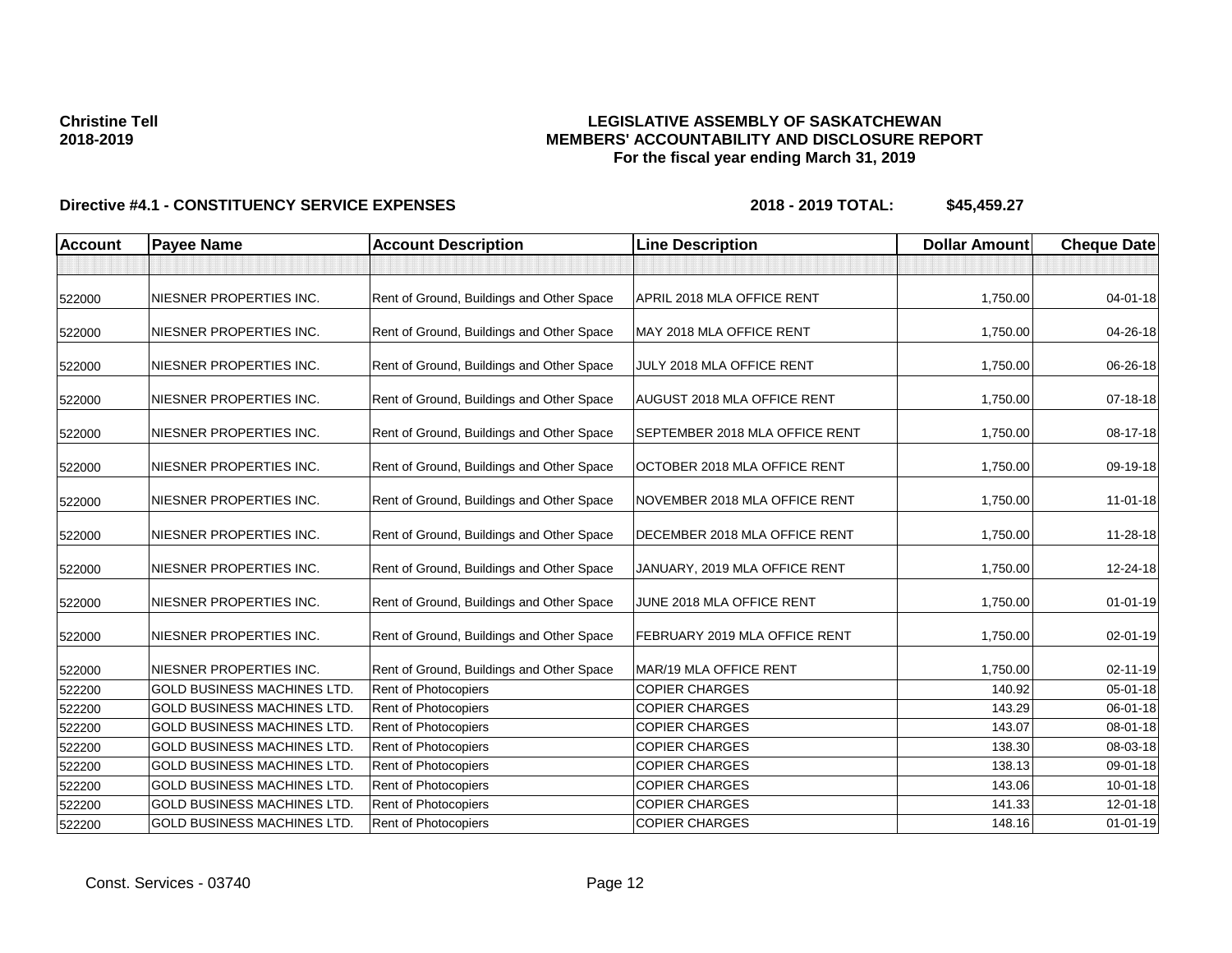## **LEGISLATIVE ASSEMBLY OF SASKATCHEWAN MEMBERS' ACCOUNTABILITY AND DISCLOSURE REPORT For the fiscal year ending March 31, 2019**

| <b>Account</b> | <b>Payee Name</b>                  | <b>Account Description</b>          | <b>Line Description</b>         | <b>Dollar Amount</b> | <b>Cheque Date</b> |
|----------------|------------------------------------|-------------------------------------|---------------------------------|----------------------|--------------------|
|                |                                    |                                     |                                 |                      |                    |
| 522200         | <b>GOLD BUSINESS MACHINES LTD.</b> | Rent of Photocopiers                | <b>COPIER CHARGES</b>           | $-167.82$            | $01 - 01 - 19$     |
| 522200         | <b>GOLD BUSINESS MACHINES LTD</b>  | Rent of Photocopiers                | <b>COPIER CHARGES</b>           | 167.82               | $01 - 01 - 19$     |
| 522200         | <b>GOLD BUSINESS MACHINES LTD.</b> | Rent of Photocopiers                | <b>COPIER CHARGES</b>           | 152.39               | $01 - 01 - 19$     |
| 522200         | <b>GOLD BUSINESS MACHINES LTD.</b> | Rent of Photocopiers                | <b>COPIER CHARGES</b>           | 141.62               | 02-01-19           |
| 522200         | <b>GOLD BUSINESS MACHINES LTD</b>  | Rent of Photocopiers                | <b>COPIER CHARGES</b>           | 141.97               | 03-01-19           |
| 522200         | <b>GOLD BUSINESS MACHINES LTD</b>  | Rent of Photocopiers                | <b>COPIER CHARGES</b>           | 143.09               | 03-29-19           |
|                | MINISTER OF FINANCE-MINISTRY       |                                     |                                 |                      |                    |
| 522200         | OF CENTRAL SERVICES                | Rent of Photocopiers                | PHOTOCOPIER SERVICE FEE 2018/19 | 100.00               | $12 - 01 - 18$     |
| 522500         | <b>GALON INSURANCE BROKERS</b>     | <b>Insurance Premiums</b>           | INSURANCE #M2176230 2019        | 691.12               | 02-01-19           |
| 522700         | SASKENERGY INCORPORATED            | Utilities - Electricity and Nat Gas | 83996000002 APRIL 13, 2018      | 93.59                | 05-01-18           |
| 522700         | SASKENERGY INCORPORATED            | Utilities - Electricity and Nat Gas | 83996000002 MAY 11, 2018        | 60.60                | 06-01-18           |
| 522700         | <b>SASKENERGY INCORPORATED</b>     | Utilities - Electricity and Nat Gas | 83996000002 JUNE 13, 2018       | 42.88                | 06-13-18           |
| 522700         | SASKENERGY INCORPORATED            | Utilities - Electricity and Nat Gas | 83996000002 JULY 13, 2018       | 40.43                | 08-01-18           |
| 522700         | SASKENERGY INCORPORATED            | Utilities - Electricity and Nat Gas | 83996000002 AUGUST 15, 2018     | 40.43                | 09-01-18           |
| 522700         | SASKENERGY INCORPORATED            | Utilities - Electricity and Nat Gas | 83996000002 SEPTEMBER 13, 2018  | 40.43                | $10 - 01 - 18$     |
| 522700         | SASKENERGY INCORPORATED            | Utilities - Electricity and Nat Gas | 83996000002 OCTOBER 12, 2018    | 62.42                | $11-01-18$         |
| 522700         | <b>SASKENERGY INCORPORATED</b>     | Utilities - Electricity and Nat Gas | 83996000002 NOVEMBER 14, 2018   | 70.03                | $11 - 14 - 18$     |
| 522700         | <b>SASKENERGY INCORPORATED</b>     | Utilities - Electricity and Nat Gas | 83996000002 DECEMBER 12, 2018   | 87.39                | $01 - 01 - 19$     |
| 522700         | SASKENERGY INCORPORATED            | Utilities - Electricity and Nat Gas | 83996000002 JANUARY 14, 2019    | 102.52               | $02 - 01 - 19$     |
| 522700         | SASKENERGY INCORPORATED            | Utilities - Electricity and Nat Gas | 83996000002 FEBRUARY 12, 2019   | 106.29               | 03-01-19           |
| 522700         | SASKENERGY INCORPORATED            | Utilities - Electricity and Nat Gas | 83996000002 MARCH 13, 2019      | 117.64               | 03-13-19           |
| 522700         | <b>SASKPOWER CORPORATION</b>       | Utilities - Electricity and Nat Gas | 500002408127 APRIL 13, 2018     | 158.71               | $05 - 01 - 18$     |
| 522700         | SASKPOWER CORPORATION              | Utilities - Electricity and Nat Gas | 500002408127 MAY 11, 2018       | 248.60               | 06-01-18           |
| 522700         | <b>SASKPOWER CORPORATION</b>       | Utilities - Electricity and Nat Gas | 500002408127 JUNE 13, 2018      | 148.20               | 06-13-18           |
| 522700         | <b>SASKPOWER CORPORATION</b>       | Utilities - Electricity and Nat Gas | 500002408127 JULY 13, 2018      | 138.00               | 08-01-18           |
| 522700         | <b>SASKPOWER CORPORATION</b>       | Utilities - Electricity and Nat Gas | 500002408127 AUGUST 15, 2018    | 81.74                | 09-01-18           |
| 522700         | <b>SASKPOWER CORPORATION</b>       | Utilities - Electricity and Nat Gas | 500002408127 SEPTEMBER 13, 2018 | 137.63               | $10 - 01 - 18$     |
| 522700         | SASKPOWER CORPORATION              | Utilities - Electricity and Nat Gas | 500002408127 OCTOBER 12, 2018   | 136.40               | $11 - 01 - 18$     |
| 522700         | SASKPOWER CORPORATION              | Utilities - Electricity and Nat Gas | 500002408127 NOVEMBER 14, 2018  | 150.11               | $11 - 14 - 18$     |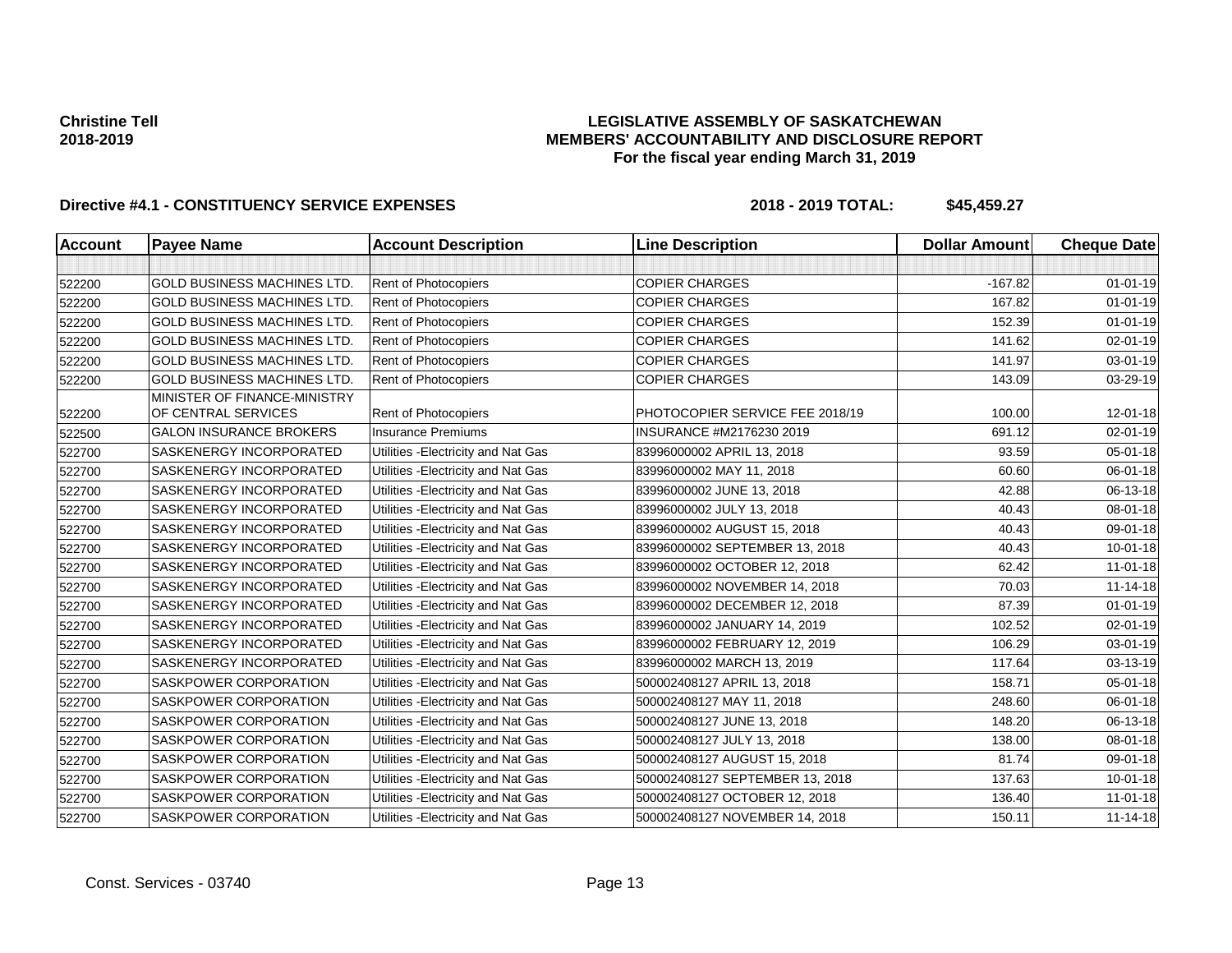## **LEGISLATIVE ASSEMBLY OF SASKATCHEWAN MEMBERS' ACCOUNTABILITY AND DISCLOSURE REPORT For the fiscal year ending March 31, 2019**

| <b>Account</b> | <b>Payee Name</b>                               | <b>Account Description</b>              | <b>Line Description</b>                                     | <b>Dollar Amount</b> | <b>Cheque Date</b> |
|----------------|-------------------------------------------------|-----------------------------------------|-------------------------------------------------------------|----------------------|--------------------|
|                |                                                 |                                         |                                                             |                      |                    |
| 522700         | SASKPOWER CORPORATION                           | Utilities - Electricity and Nat Gas     | 500002408127 DECEMBER 12, 2018                              | 155.37               | $01 - 01 - 19$     |
| 522700         | SASKPOWER CORPORATION                           | Utilities - Electricity and Nat Gas     | 500002408127 JANUARY 14, 2019                               | 176.72               | $02 - 01 - 19$     |
| 522700         | SASKPOWER CORPORATION                           | Utilities - Electricity and Nat Gas     | 500002408127 FEBRUARY 12, 2019                              | 153.13               | $03 - 01 - 19$     |
| 522700         | SASKPOWER CORPORATION                           | Utilities - Electricity and Nat Gas     | 500002408127 MARCH 13, 2019                                 | 159.67               | 03-13-19           |
| 525000         | <b>ACTION EXPRESS LTD.</b>                      | Postal, Courier, Freight and Related    | <b>COURIER SERVICES</b>                                     | 10.68                | $06 - 01 - 18$     |
| 525000         | <b>ACTION EXPRESS LTD.</b>                      | Postal, Courier, Freight and Related    | <b>COURIER SERVICE</b>                                      | 23.10                | $06 - 01 - 18$     |
| 525000         | <b>ACTION EXPRESS LTD.</b>                      | Postal, Courier, Freight and Related    | <b>COURIER SERVICE</b>                                      | 10.88                | $08 - 01 - 18$     |
| 525000         | <b>ACTION EXPRESS LTD.</b>                      | Postal, Courier, Freight and Related    | <b>COURIER SERVICES</b>                                     | 12.45                | 08-01-18           |
| 525000         | <b>ACTION EXPRESS LTD.</b>                      | Postal, Courier, Freight and Related    | <b>COURIER SERVICE</b>                                      | 10.88                | 10-01-18           |
| 525000         | <b>ACTION EXPRESS LTD.</b>                      | Postal, Courier, Freight and Related    | <b>COURIER SERVICE</b>                                      | 10.40                | 12-01-18           |
| 525000         | <b>ACTION EXPRESS LTD.</b>                      | Postal, Courier, Freight and Related    | <b>COURIER SERVICES</b>                                     | 20.21                | 03-01-19           |
| 525000         | <b>ACTION EXPRESS LTD.</b>                      | Postal, Courier, Freight and Related    | <b>COURIER SERVICES</b>                                     | 10.34                | 03-31-19           |
| 525000         | BURCHI, JACKIE J.                               | Postal, Courier, Freight and Related    | <b>POSTAGE</b>                                              | 94.50                | 03-31-19           |
| 525000         | CANADA POST CORPORATION                         | Postal, Courier, Freight and Related    | <b>POSTAGE</b>                                              | 1,204.12             | 06-11-18           |
| 525000         | PRAIRIE ADVERTISING<br><b>DISTRIBUTORS LTD.</b> | Postal, Courier, Freight and Related    | <b>MAIL PREP</b>                                            | 186.48               | 06-11-18           |
| 529000         | <b>EMTERRA ENVIRONMENTAL</b>                    | <b>General Contractual Services</b>     | <b>RECYCLING</b>                                            | 41.00                | 03-01-19           |
| 529200         | TELL, CHRISTINE A                               | Professional Development                | <b>REIMB: GOVERNANCE PROGRAM FALL</b><br>2018               | 1,800.00             | $11 - 01 - 18$     |
| 530000         | PATTISON OUTDOOR<br>ADVERTISING LTD.            | <b>Communications Development Costs</b> | <b>ADVERTISING PRODUCTION</b>                               | 172.25               | 11-07-18           |
| 530000         | PATTISON OUTDOOR<br>ADVERTISING LTD.            | <b>Communications Development Costs</b> | ADVERTISING PRODUCTION FEE                                  | 259.70               | $12 - 01 - 18$     |
| 530000         | PATTISON OUTDOOR<br>ADVERTISING LTD.            | <b>Communications Development Costs</b> | <b>ADVERTISING PER DIEM</b>                                 | 86.13                | $01 - 01 - 19$     |
| 530000         | PATTISON OUTDOOR<br><b>ADVERTISING LTD.</b>     | <b>Communications Development Costs</b> | ADVERTISING PRODUCTION                                      | 86.13                | 03-31-19           |
| 530100         | PATTISON OUTDOOR<br>ADVERTISING LTD.            | <b>Communcations Production</b>         | <b>PRODUCTION DIEM FEE</b>                                  | 86.13                | 04-02-18           |
| 530300         | <b>MARU GROUP CANADA INC.</b>                   | Primary Research/Focus group            | AD HOC CONSULTING - BRAND<br><b>HEALTH/TRACKING U&amp;A</b> | 632.98               | 08-01-18           |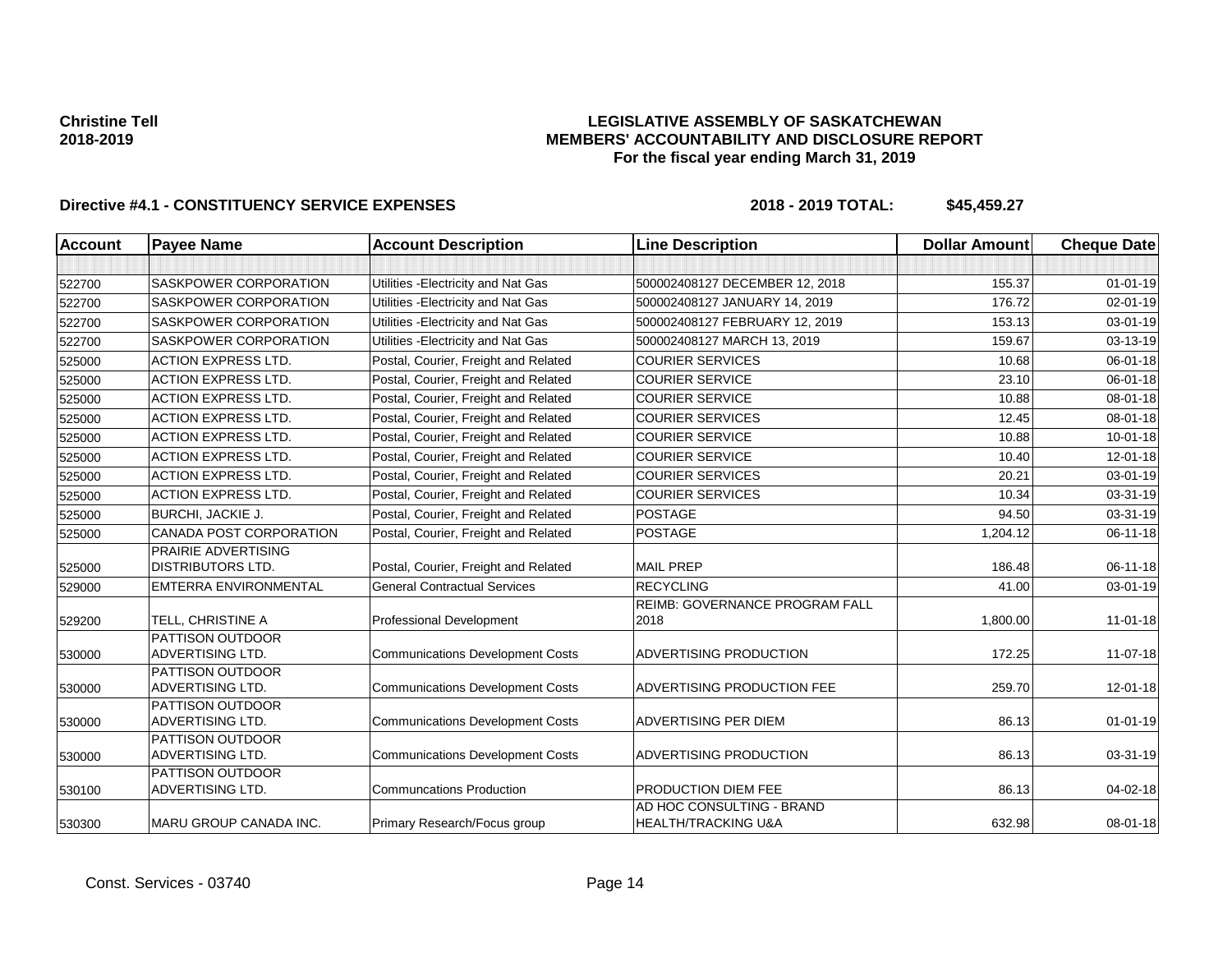## **LEGISLATIVE ASSEMBLY OF SASKATCHEWAN MEMBERS' ACCOUNTABILITY AND DISCLOSURE REPORT For the fiscal year ending March 31, 2019**

| <b>Account</b> | <b>Payee Name</b>                    | <b>Account Description</b>   | <b>Line Description</b>        | <b>Dollar Amount</b> | <b>Cheque Date</b> |
|----------------|--------------------------------------|------------------------------|--------------------------------|----------------------|--------------------|
|                |                                      |                              |                                |                      |                    |
|                |                                      |                              | AD HOC CONSULTING-BRAND        |                      |                    |
| 530300         | MARU GROUP CANADA INC.               | Primary Research/Focus group | HEALTH/TRACKING/U&A            | 632.98               | $10 - 01 - 18$     |
| 530300         | <b>MARU GROUP CANADA INC.</b>        | Primary Research/Focus group | <b>GROUP AD HOC CONSULTING</b> | 632.98               | $11-01-18$         |
| 530300         | MARU GROUP CANADA INC.               | Primary Research/Focus group | GROUP AD AD CONSULTING         | 632.98               | 12-01-18           |
|                | <b>ARCOLA EAST COMMUNITY</b>         |                              |                                |                      |                    |
| 530500         | <b>ASSOCCIATION</b>                  | Media Placement              | <b>ADVERTISING</b>             | 120.00               | 09-01-18           |
| 530500         | <b>CREATIVE FIRE</b>                 | Media Placement              | <b>ADVERTISING</b>             | 1,061.20             | 08-17-18           |
| 530500         | <b>CREATIVE FIRE</b>                 | Media Placement              | <b>ADVERTISING</b>             | 2,316.03             | $12 - 01 - 18$     |
| 530500         | <b>CREATIVE FIRE</b>                 | Media Placement              | <b>ADVERTISING</b>             | 1,462.68             | 03-26-19           |
| 530500         | <b>FORUM MEDIA</b>                   | Media Placement              | <b>ADVERTISING</b>             | 33.00                | 05-03-18           |
| 530500         | <b>FORUM MEDIA</b>                   | Media Placement              | <b>ADVERTISING</b>             | 33.00                | 06-07-18           |
| 530500         | <b>FORUM MEDIA</b>                   | Media Placement              | <b>ADVERTISING</b>             | 40.00                | $07 - 01 - 18$     |
| 530500         | <b>FORUM MEDIA</b>                   | Media Placement              | <b>ADVERTISING</b>             | 33.00                | 08-01-18           |
| 530500         | <b>FORUM MEDIA</b>                   | Media Placement              | <b>ADVERTISING</b>             | 33.00                | 08-02-18           |
| 530500         | <b>FORUM MEDIA</b>                   | <b>Media Placement</b>       | <b>ADVERTISING</b>             | 33.00                | 10-04-18           |
| 530500         | <b>FORUM MEDIA</b>                   | Media Placement              | <b>ADVERTISING</b>             | 33.00                | $11-01-18$         |
| 530500         | <b>FORUM MEDIA</b>                   | Media Placement              | <b>ADVERTISING</b>             | 49.00                | $11-01-18$         |
| 530500         | <b>FORUM MEDIA</b>                   | Media Placement              | <b>ADVERTISING</b>             | 115.00               | $01 - 01 - 19$     |
| 530500         | <b>FORUM MEDIA</b>                   | Media Placement              | <b>ADVERTISING</b>             | 33.00                | $01 - 01 - 19$     |
| 530500         | <b>FORUM MEDIA</b>                   | Media Placement              | <b>ADVERTISING</b>             | 33.00                | 02-01-19           |
| 530500         | <b>FORUM MEDIA</b>                   | Media Placement              | <b>ADVERTISING</b>             | 33.00                | 03-01-19           |
| 530500         | <b>FORUM MEDIA</b>                   | Media Placement              | <b>ADVERTISING</b>             | 33.00                | 03-07-19           |
|                | PATTISON OUTDOOR                     |                              |                                |                      |                    |
| 530500         | <b>ADVERTISING LTD.</b>              | Media Placement              | <b>ADVERTISING</b>             | 200.00               | 04-09-18           |
|                | PATTISON OUTDOOR                     |                              |                                |                      |                    |
| 530500         | ADVERTISING LTD.                     | Media Placement              | <b>ADVERTISING</b>             | 200.00               | 06-01-18           |
|                | PATTISON OUTDOOR                     |                              |                                |                      |                    |
| 530500         | ADVERTISING LTD.                     | Media Placement              | <b>ADVERTISING</b>             | 200.00               | 06-04-18           |
| 530500         | PATTISON OUTDOOR<br>ADVERTISING LTD. | Media Placement              | ADVERTISING                    | 200.00               | 08-01-18           |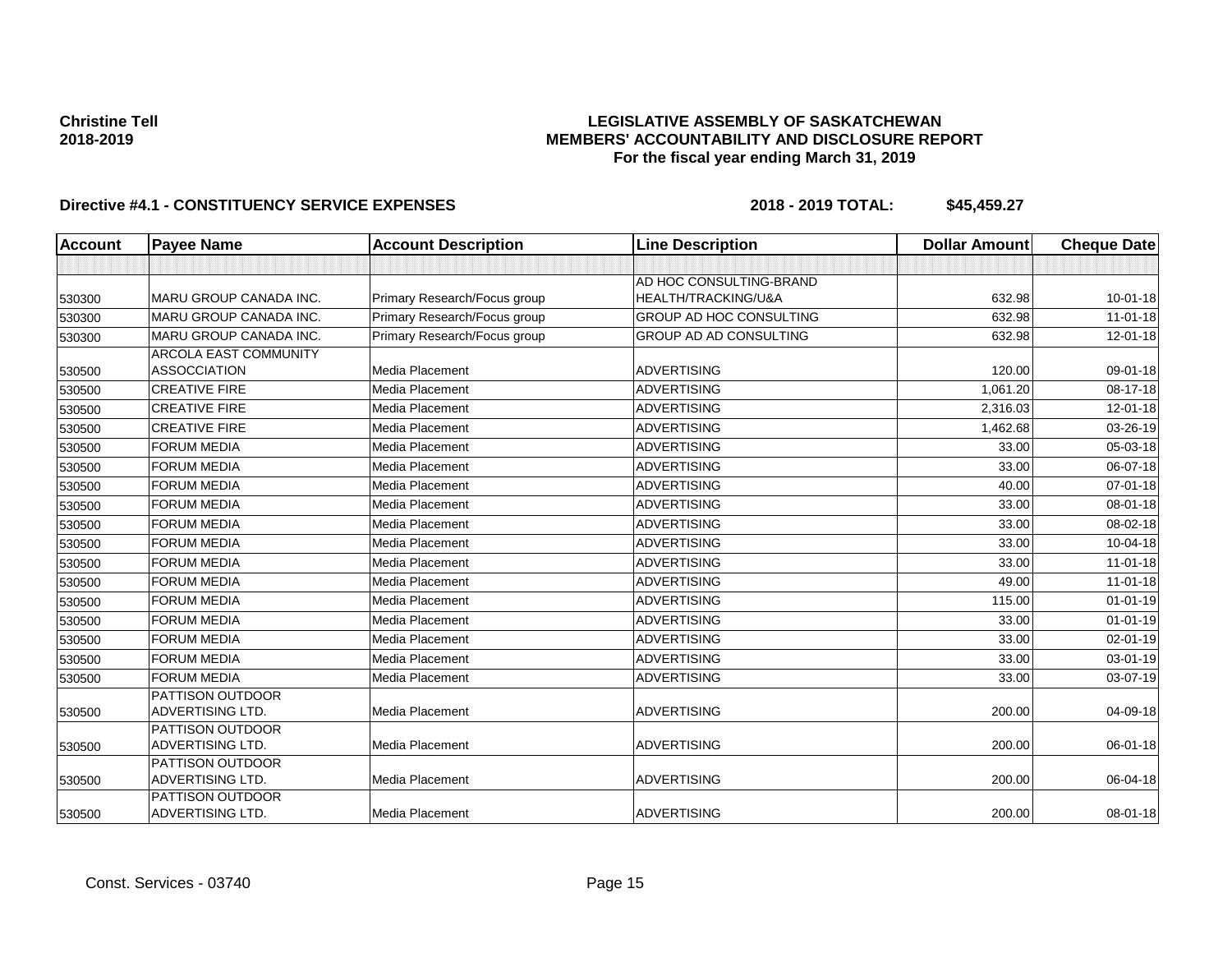## **LEGISLATIVE ASSEMBLY OF SASKATCHEWAN MEMBERS' ACCOUNTABILITY AND DISCLOSURE REPORT For the fiscal year ending March 31, 2019**

| Account | <b>Payee Name</b>                  | <b>Account Description</b> | <b>Line Description</b>   | <b>Dollar Amount</b> | <b>Cheque Date</b> |
|---------|------------------------------------|----------------------------|---------------------------|----------------------|--------------------|
|         |                                    |                            |                           |                      |                    |
|         | <b>PATTISON OUTDOOR</b>            |                            |                           |                      |                    |
| 530500  | <b>ADVERTISING LTD.</b>            | Media Placement            | <b>ADVERTISING</b>        | 200.00               | 08-01-18           |
|         | <b>PATTISON OUTDOOR</b>            |                            |                           |                      |                    |
| 530500  | <b>ADVERTISING LTD.</b>            | Media Placement            | <b>ADVERTISING</b>        | 200.00               | 09-01-18           |
|         | <b>PATTISON OUTDOOR</b>            |                            |                           |                      |                    |
| 530500  | <b>ADVERTISING LTD.</b>            | Media Placement            | <b>ADVERTISING</b>        | 200.00               | $10 - 01 - 18$     |
|         | PATTISON OUTDOOR                   |                            |                           |                      |                    |
| 530500  | <b>ADVERTISING LTD.</b>            | <b>Media Placement</b>     | <b>ADVERTISING</b>        | 200.00               | $11 - 01 - 18$     |
|         | <b>PATTISON OUTDOOR</b>            |                            |                           |                      |                    |
| 530500  | <b>ADVERTISING LTD.</b>            | <b>Media Placement</b>     | <b>ADVERTISING</b>        | 200.00               | 11-19-18           |
|         | <b>PATTISON OUTDOOR</b>            |                            |                           |                      |                    |
| 530500  | <b>ADVERTISING LTD.</b>            | Media Placement            | <b>ADVERTISING</b>        | 1.200.00             | 12-01-18           |
|         | <b>PATTISON OUTDOOR</b>            |                            |                           |                      |                    |
| 530500  | <b>ADVERTISING LTD.</b>            | <b>Media Placement</b>     | <b>ADVERTISING</b>        | 200.00               | $01 - 01 - 19$     |
|         | <b>PATTISON OUTDOOR</b>            |                            |                           |                      |                    |
| 530500  | <b>ADVERTISING LTD.</b>            | Media Placement            | <b>ADVERTISING</b>        | 200.00               | 02-01-19           |
|         | <b>PATTISON OUTDOOR</b>            |                            |                           |                      |                    |
| 530500  | ADVERTISING LTD.                   | Media Placement            | <b>ADVERTISING</b>        | 200.00               | 03-01-19           |
|         | <b>PATTISON OUTDOOR</b>            |                            |                           |                      |                    |
| 530500  | <b>ADVERTISING LTD.</b>            | Media Placement            | <b>ADVERTISING</b>        | 200.00               | 03-11-19           |
| 530500  | PILOT BUTTE COMMUNITY RODEO        | Media Placement            | <b>ADVERTISING</b>        | 250.00               | 06-01-18           |
| 530500  | POSTMEDIA NETWORK INC.             | Media Placement            | <b>ADVERTISING</b>        | 105.00               | 02-01-19           |
| 530500  | <b>REGINA FEMALE REBELS</b>        | <b>Media Placement</b>     | <b>ADVERTISING</b>        | 200.00               | $01 - 01 - 19$     |
|         | SASK, SPORTS HALL OF FAME &        |                            |                           |                      |                    |
| 530500  | <b>MUSEUM</b>                      | <b>Media Placement</b>     | <b>ADVERTISING</b>        | 250.00               | 10-02-18           |
|         | SASKATCHEWAN BASEBALL HALL         |                            |                           |                      |                    |
|         | OF FAME & MUSEUM ASSOCIATION       |                            |                           |                      |                    |
| 530500  | <b>INC</b>                         | Media Placement            | <b>ADVERTISING</b>        | 50.00                | 09-01-18           |
| 530500  | <b>WESTERN LITHO PRINTERS LTD.</b> | Media Placement            | <b>ADVERTISING</b>        | 300.00               | 06-01-18           |
| 530800  | <b>WESTERN LITHO PRINTERS LTD.</b> | Publications               | <b>NEWSLETTERS</b>        | 1,182.00             | 08-01-18           |
| 542000  | <b>BURCHI, JACKIE J.</b>           | Travel                     | C.A. TRAVEL MAY 1, 2018   | 23.29                | 05-07-18           |
| 542000  | BURCHI, JACKIE J.                  | Travel                     | C.A. TRAVEL JUNE 12, 2018 | 34.41                | 06-12-18           |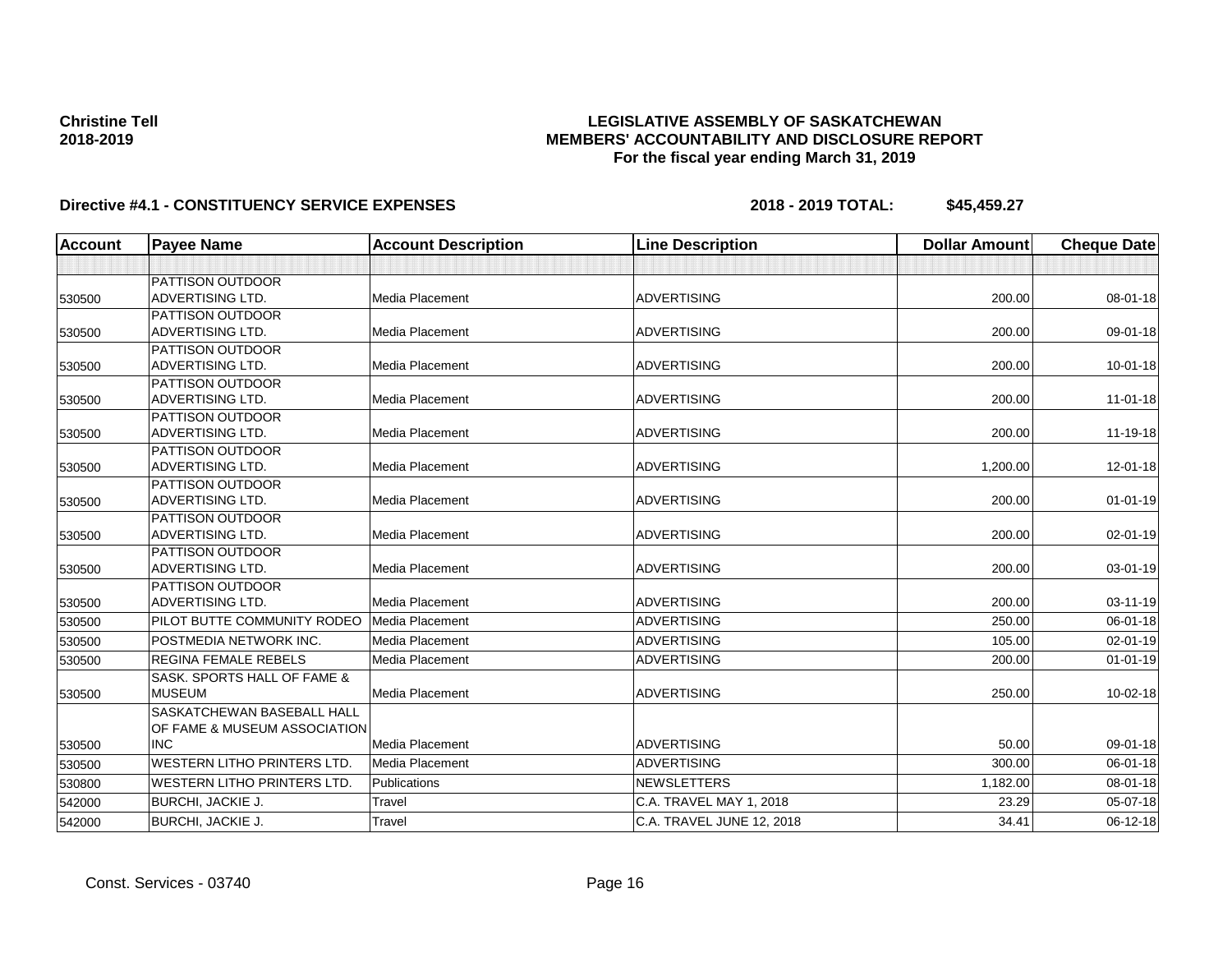## **LEGISLATIVE ASSEMBLY OF SASKATCHEWAN MEMBERS' ACCOUNTABILITY AND DISCLOSURE REPORT For the fiscal year ending March 31, 2019**

| <b>Account</b> | <b>Payee Name</b>         | <b>Account Description</b>                                        | <b>Line Description</b>             | <b>Dollar Amount</b> | <b>Cheque Date</b> |
|----------------|---------------------------|-------------------------------------------------------------------|-------------------------------------|----------------------|--------------------|
|                |                           |                                                                   |                                     |                      |                    |
| 542000         | <b>BURCHI, JACKIE J.</b>  | Travel                                                            | C.A. TRAVEL JUNE 28, 2018           | 22.21                | $07 - 01 - 18$     |
| 542000         | <b>BURCHI, JACKIE J.</b>  | Travel                                                            | C.A. TRAVEL JULY 5, 2018            | 20.00                | 08-01-18           |
| 542000         | <b>BURCHI, JACKIE J.</b>  | Travel                                                            | C.A. TRAVEL SEPTEMBER 13 & 24, 2018 | 40.69                | $10 - 01 - 18$     |
| 542000         | <b>BURCHI, JACKIE J.</b>  | Travel                                                            | C.A. TRAVEL OCTOBER 18, 2018        | 24.87                | 11-01-18           |
| 542000         | <b>BURCHI, JACKIE J.</b>  | Travel                                                            | C.A. TRAVEL NOVEMBER 22, 2018       | 23.54                | $11 - 27 - 18$     |
| 542000         | <b>BURCHI, JACKIE J.</b>  | Travel                                                            | C.A. TRAVEL DECEMBER 11, 2018       | 27.65                | $12 - 11 - 18$     |
| 542000         | <b>BURCHI, JACKIE J.</b>  | Travel                                                            | C.A. TRAVEL FEBRUARY 28, 2019       | 26.20                | 03-01-19           |
| 542000         | <b>BURCHI, JACKIE J.</b>  | Travel                                                            | C.A. TRAVEL MARCH 21, 2019          | 19.07                | $03 - 21 - 19$     |
| 543201         | LEGISLATIVE FOOD SERVICE  | Deputy Minister/Ministry Head Business<br>Expenses - Refreshments | <b>STUDENT DRINKS</b>               | 55.12                | 06-01-18           |
| 543201         | LEGISLATIVE FOOD SERVICE  | Deputy Minister/Ministry Head Business<br>Expenses - Refreshments | <b>STUDENT DRINKS</b>               | 18.02                | 11-05-18           |
| 543201         | LEGISLATIVE FOOD SERVICE  | Deputy Minister/Ministry Head Business<br>Expenses - Refreshments | <b>STUDENT DRINKS</b>               | 29.68                | 11-13-18           |
| 543201         | LEGISLATIVE FOOD SERVICE  | Deputy Minister/Ministry Head Business<br>Expenses - Refreshments | <b>STUDENT DRINKS - NO GST</b>      | 24.38                | 12-04-18           |
| 555000         | AMBASSADOR COFFEE SERVICE | Other Material and Supplies                                       | MISC OFFICE SUPPLIES                | 120.85               | 02-01-19           |
| 555000         | <b>BURCHI, JACKIE J.</b>  | Other Material and Supplies                                       | <b>MISC OFFICE SUPPLIES</b>         | 11.10                | 09-07-18           |
| 555000         | <b>BURCHI, JACKIE J.</b>  | Other Material and Supplies                                       | MISC OFFICE SUPPLIES                | 70.88                | 11-09-18           |
| 555000         | <b>BURCHI, JACKIE J.</b>  | Other Material and Supplies                                       | <b>BOTTLED WATER</b>                | 10.00                | 11-15-18           |
| 555000         | <b>BURCHI, JACKIE J.</b>  | <b>Other Material and Supplies</b>                                | <b>MISC &amp; OFFICE SUPPLIES</b>   | 91.68                | 03-31-19           |
| 555000         | <b>SUPREME BASICS</b>     | Other Material and Supplies                                       | MISC & OFFICE SUPPLIES              | 130.25               | 06-20-18           |
| 555000         | <b>SUPREME BASICS</b>     | Other Material and Supplies                                       | <b>MISC &amp; OFFICE SUPPLIES</b>   | 127.34               | $03 - 11 - 19$     |
| 555000         | TELL, CHRISTINE A         | Other Material and Supplies                                       | <b>REIMB: KEY FOR OFFICE</b>        | 4.45                 | $10 - 01 - 18$     |
|                |                           |                                                                   |                                     |                      |                    |
|                |                           |                                                                   |                                     |                      |                    |
|                |                           |                                                                   |                                     |                      |                    |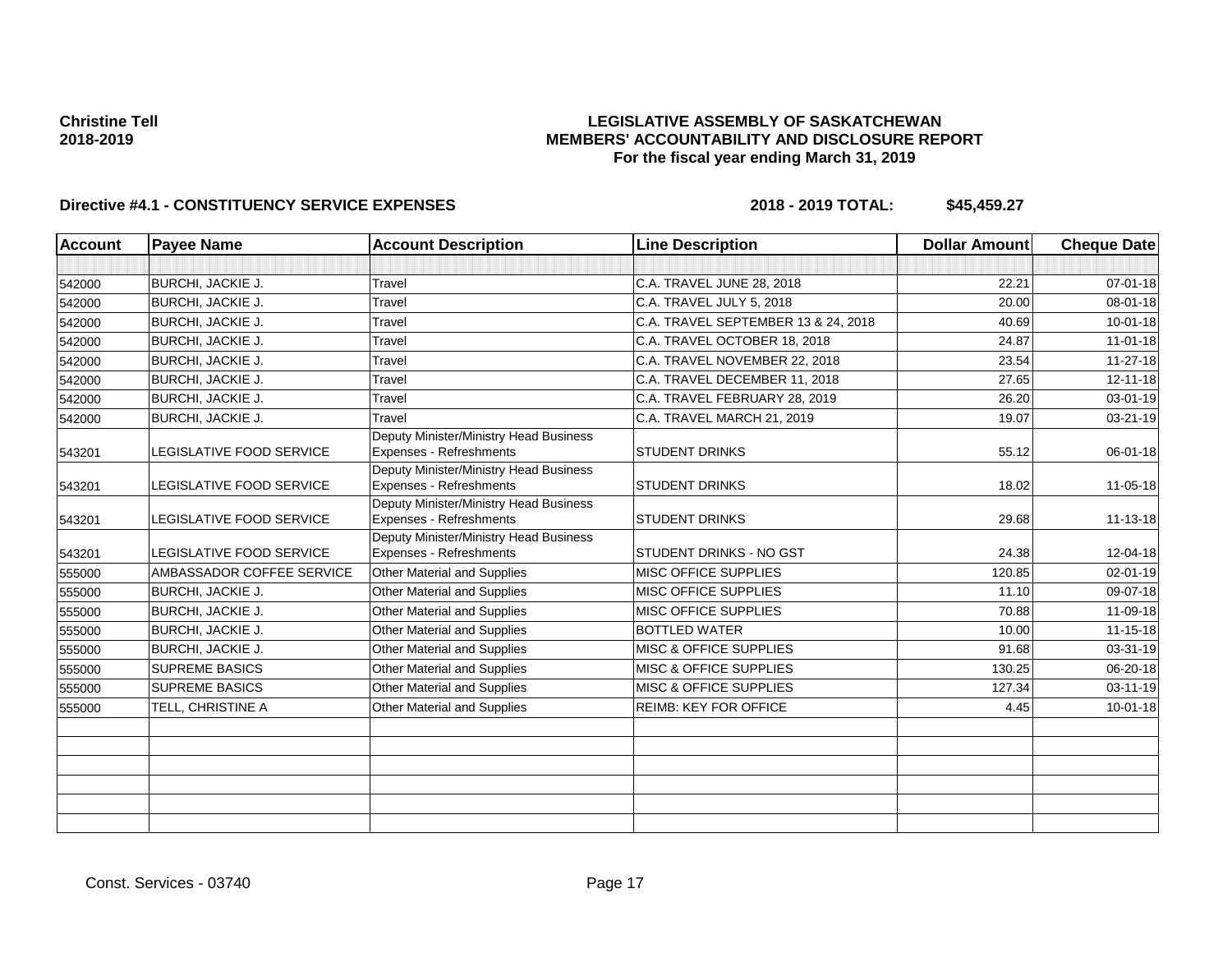## **LEGISLATIVE ASSEMBLY OF SASKATCHEWAN MEMBERS' ACCOUNTABILITY AND DISCLOSURE REPORT For the fiscal year ending March 31, 2019**

| <b>Account</b> | Payee Name | <b>Account Description</b> | <b>Line Description</b> | <b>Dollar Amount</b> | <b>Cheque Date</b> |
|----------------|------------|----------------------------|-------------------------|----------------------|--------------------|
|                |            |                            |                         |                      |                    |
|                |            |                            |                         |                      |                    |
|                |            |                            |                         |                      |                    |
|                |            |                            |                         |                      |                    |
|                |            |                            |                         |                      |                    |
|                |            |                            |                         |                      |                    |
|                |            |                            |                         |                      |                    |
|                |            |                            |                         |                      |                    |
|                |            |                            |                         |                      |                    |
|                |            |                            |                         |                      |                    |
|                |            |                            |                         |                      |                    |
|                |            |                            |                         |                      |                    |
|                |            |                            |                         |                      |                    |
|                |            |                            |                         |                      |                    |
|                |            |                            |                         |                      |                    |
|                |            |                            |                         |                      |                    |
|                |            |                            |                         |                      |                    |
|                |            |                            |                         |                      |                    |
|                |            |                            |                         |                      |                    |
|                |            |                            |                         |                      |                    |
|                |            |                            |                         |                      |                    |
|                |            |                            |                         |                      |                    |
|                |            |                            |                         |                      |                    |
|                |            |                            |                         |                      |                    |
|                |            |                            |                         |                      |                    |
|                |            |                            |                         |                      |                    |
|                |            |                            |                         |                      |                    |
|                |            |                            |                         |                      |                    |
|                |            |                            |                         |                      |                    |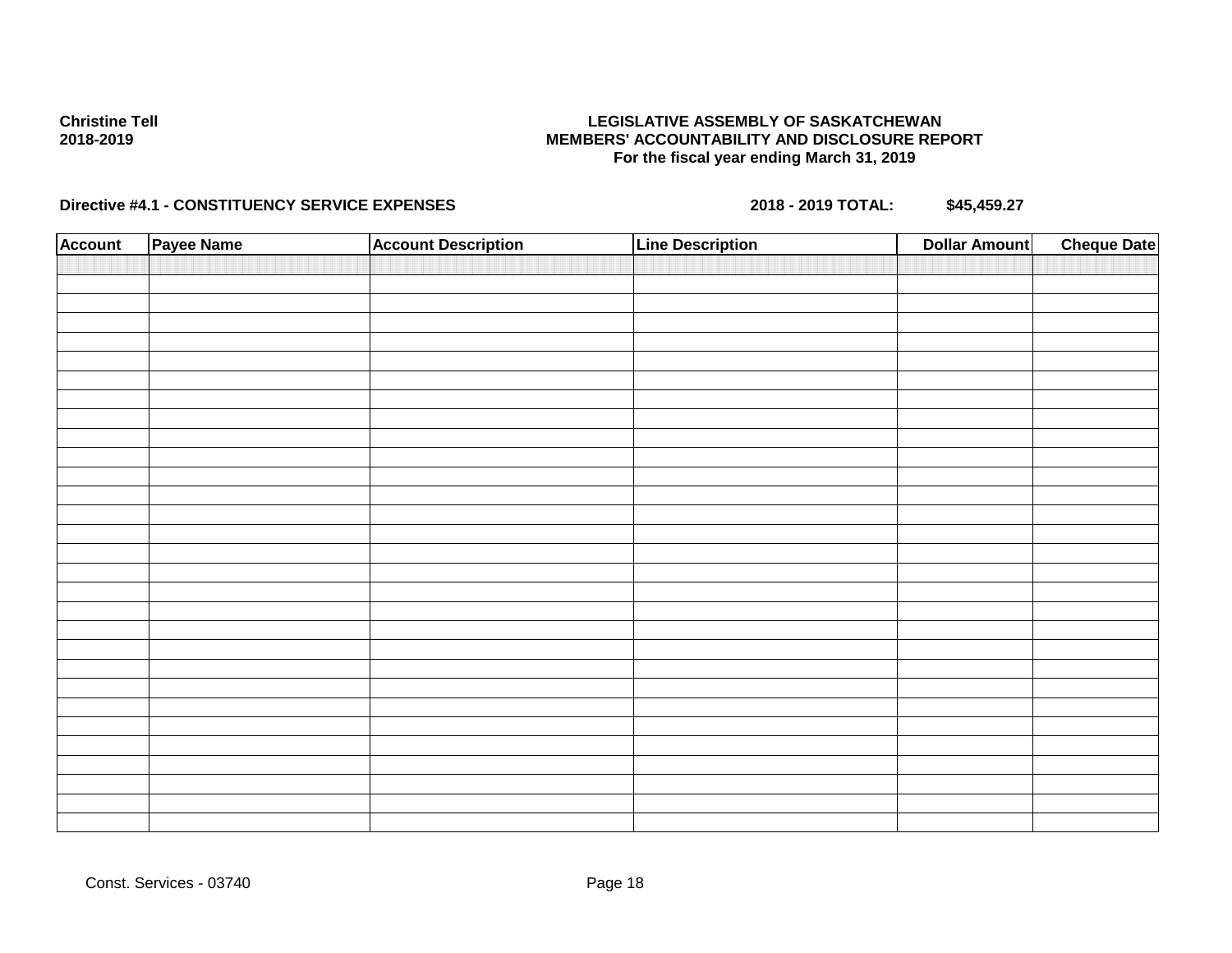## **LEGISLATIVE ASSEMBLY OF SASKATCHEWAN MEMBERS' ACCOUNTABILITY AND DISCLOSURE REPORT For the fiscal year ending March 31, 2019**

| <b>Account</b> | Payee Name | <b>Account Description</b> | <b>Line Description</b> | <b>Dollar Amount</b> | <b>Cheque Date</b> |
|----------------|------------|----------------------------|-------------------------|----------------------|--------------------|
|                |            |                            |                         |                      |                    |
|                |            |                            |                         |                      |                    |
|                |            |                            |                         |                      |                    |
|                |            |                            |                         |                      |                    |
|                |            |                            |                         |                      |                    |
|                |            |                            |                         |                      |                    |
|                |            |                            |                         |                      |                    |
|                |            |                            |                         |                      |                    |
|                |            |                            |                         |                      |                    |
|                |            |                            |                         |                      |                    |
|                |            |                            |                         |                      |                    |
|                |            |                            |                         |                      |                    |
|                |            |                            |                         |                      |                    |
|                |            |                            |                         |                      |                    |
|                |            |                            |                         |                      |                    |
|                |            |                            |                         |                      |                    |
|                |            |                            |                         |                      |                    |
|                |            |                            |                         |                      |                    |
|                |            |                            |                         |                      |                    |
|                |            |                            |                         |                      |                    |
|                |            |                            |                         |                      |                    |
|                |            |                            |                         |                      |                    |
|                |            |                            |                         |                      |                    |
|                |            |                            |                         |                      |                    |
|                |            |                            |                         |                      |                    |
|                |            |                            |                         |                      |                    |
|                |            |                            |                         |                      |                    |
|                |            |                            |                         |                      |                    |
|                |            |                            |                         |                      |                    |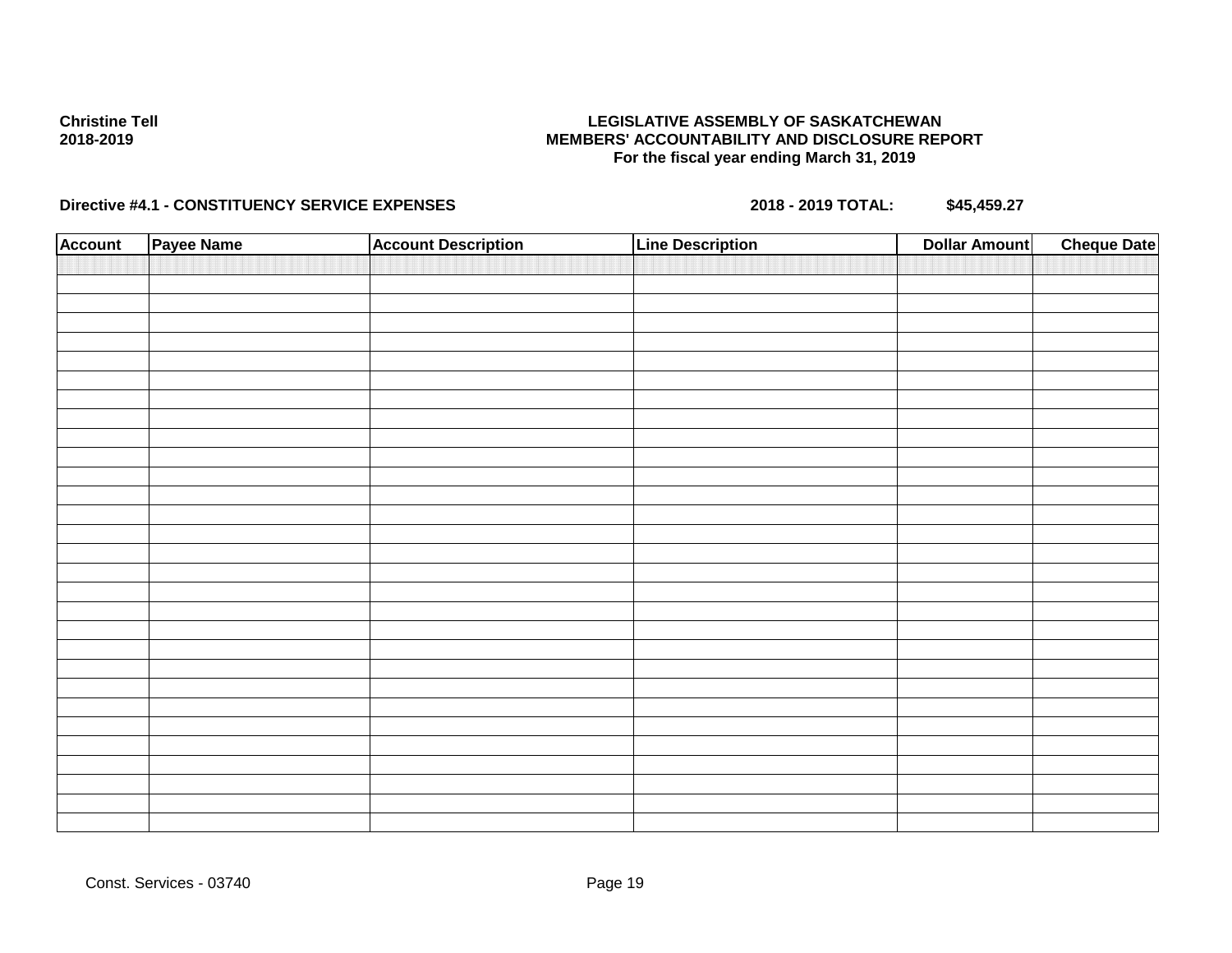# **LEGISLATIVE ASSEMBLY OF SASKATCHEWAN MEMBERS' ACCOUNTABILITY AND DISCLOSURE REPORT For the fiscal year ending March 31, 2019**

| <b>Account</b> | <b>Payee Name</b>         | <b>Account Description</b> | <b>Dollar Amount</b> | <b>Cheque Date</b> |
|----------------|---------------------------|----------------------------|----------------------|--------------------|
|                |                           |                            |                      |                    |
| 513000         | BURCHI, JACKIE J.         | Out-of-Scope Permanent     | 2,100.00             | 04-24-18           |
| 513000         | BURCHI, JACKIE J.         | Out-of-Scope Permanent     | 2,100.00             | 05-08-18           |
| 513000         | <b>BURCHI, JACKIE J.</b>  | Out-of-Scope Permanent     | 2,100.00             | 05-23-18           |
| 513000         | BURCHI, JACKIE J.         | Out-of-Scope Permanent     | 2,100.00             | 06-05-18           |
| 513000         | BURCHI, JACKIE J.         | Out-of-Scope Permanent     | 2,450.00             | 06-13-18           |
| 513000         | BURCHI, JACKIE J.         | Out-of-Scope Permanent     | 2,450.00             | 06-27-18           |
| 513000         | <b>BURCHI, JACKIE J.</b>  | Out-of-Scope Permanent     | 2,450.00             | $07 - 11 - 18$     |
| 513000         | BURCHI, JACKIE J.         | Out-of-Scope Permanent     | 2,450.00             | 07-25-18           |
| 513000         | BURCHI, JACKIE J.         | Out-of-Scope Permanent     | 2,450.00             | 08-08-18           |
| 513000         | BURCHI, JACKIE J.         | Out-of-Scope Permanent     | 2,450.00             | 08-22-18           |
| 513000         | BURCHI, JACKIE J.         | Out-of-Scope Permanent     | 2,450.00             | 09-05-18           |
| 513000         | BURCHI, JACKIE J.         | Out-of-Scope Permanent     | 2,450.00             | 09-19-18           |
| 513000         | BURCHI, JACKIE J.         | Out-of-Scope Permanent     | 2,450.00             | 10-03-18           |
| 513000         | BURCHI, JACKIE J.         | Out-of-Scope Permanent     | 2,450.00             | 10-17-18           |
| 513000         | BURCHI, JACKIE J.         | Out-of-Scope Permanent     | 2,450.00             | $11 - 01 - 18$     |
| 513000         | BURCHI, JACKIE J.         | Out-of-Scope Permanent     | 2,450.00             | $11 - 14 - 18$     |
| 513000         | BURCHI, JACKIE J.         | Out-of-Scope Permanent     | 2,450.00             | 11-28-18           |
| 513000         | BURCHI, JACKIE J.         | Out-of-Scope Permanent     | 2,450.00             | $12 - 12 - 18$     |
| 513000         | BURCHI, JACKIE J.         | Out-of-Scope Permanent     | 2,450.00             | 12-27-18           |
| 513000         | BURCHI, JACKIE J.         | Out-of-Scope Permanent     | 2,450.00             | 01-09-19           |
| 513000         | BURCHI, JACKIE J.         | Out-of-Scope Permanent     | 2,450.00             | 01-23-19           |
| 513000         | BURCHI, JACKIE J.         | Out-of-Scope Permanent     | 2,450.00             | 02-06-19           |
| 513000         | BURCHI, JACKIE J.         | Out-of-Scope Permanent     | 2,450.00             | 02-20-19           |
| 513000         | BURCHI, JACKIE J.         | Out-of-Scope Permanent     | 2,450.00             | 03-06-19           |
| 513000         | BURCHI, JACKIE J.         | Out-of-Scope Permanent     | 2,450.00             | 03-20-19           |
| 513000         | BURCHI, JACKIE J.         | Out-of-Scope Permanent     | 2,450.00             | 04-03-19           |
| 514000         | <b>BURCHI, KIRSTEN E.</b> | Casual/Term                | 336.31               | 04-24-18           |
| 514000         | <b>BURCHI, KIRSTEN E.</b> | Casual/Term                | 168.16               | 07-25-18           |
| 514000         | <b>BURCHI, KIRSTEN E.</b> | Casual/Term                | 588.54               | 02-20-19           |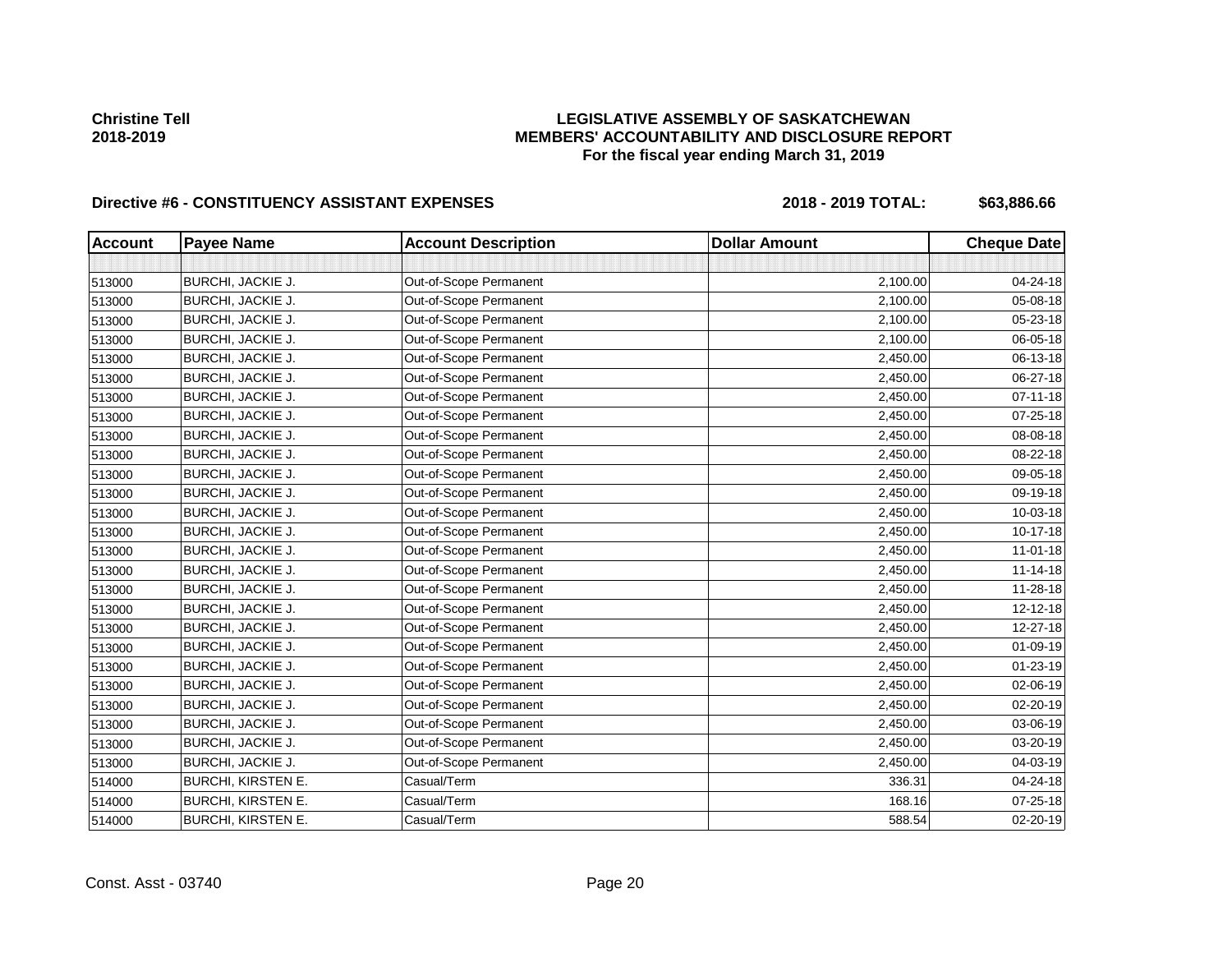# **LEGISLATIVE ASSEMBLY OF SASKATCHEWAN MEMBERS' ACCOUNTABILITY AND DISCLOSURE REPORT For the fiscal year ending March 31, 2019**

| <b>Account</b> | <b>Payee Name</b> | <b>Account Description</b>                    | <b>Dollar Amount</b> | <b>Cheque Date</b> |
|----------------|-------------------|-----------------------------------------------|----------------------|--------------------|
|                |                   |                                               |                      |                    |
| 519900         | None (Default)    | Change in Y/E Accrued Empl Leave Entitlements | $-21.9$              | $04 - 18 - 18$     |
| 519900         | None (Default)    | Change in Y/E Accrued Empl Leave Entitlements | 515.55               | 04-08-19           |
|                |                   |                                               |                      |                    |
|                |                   |                                               |                      |                    |
|                |                   |                                               |                      |                    |
|                |                   |                                               |                      |                    |
|                |                   |                                               |                      |                    |
|                |                   |                                               |                      |                    |
|                |                   |                                               |                      |                    |
|                |                   |                                               |                      |                    |
|                |                   |                                               |                      |                    |
|                |                   |                                               |                      |                    |
|                |                   |                                               |                      |                    |
|                |                   |                                               |                      |                    |
|                |                   |                                               |                      |                    |
|                |                   |                                               |                      |                    |
|                |                   |                                               |                      |                    |
|                |                   |                                               |                      |                    |
|                |                   |                                               |                      |                    |
|                |                   |                                               |                      |                    |
|                |                   |                                               |                      |                    |
|                |                   |                                               |                      |                    |
|                |                   |                                               |                      |                    |
|                |                   |                                               |                      |                    |
|                |                   |                                               |                      |                    |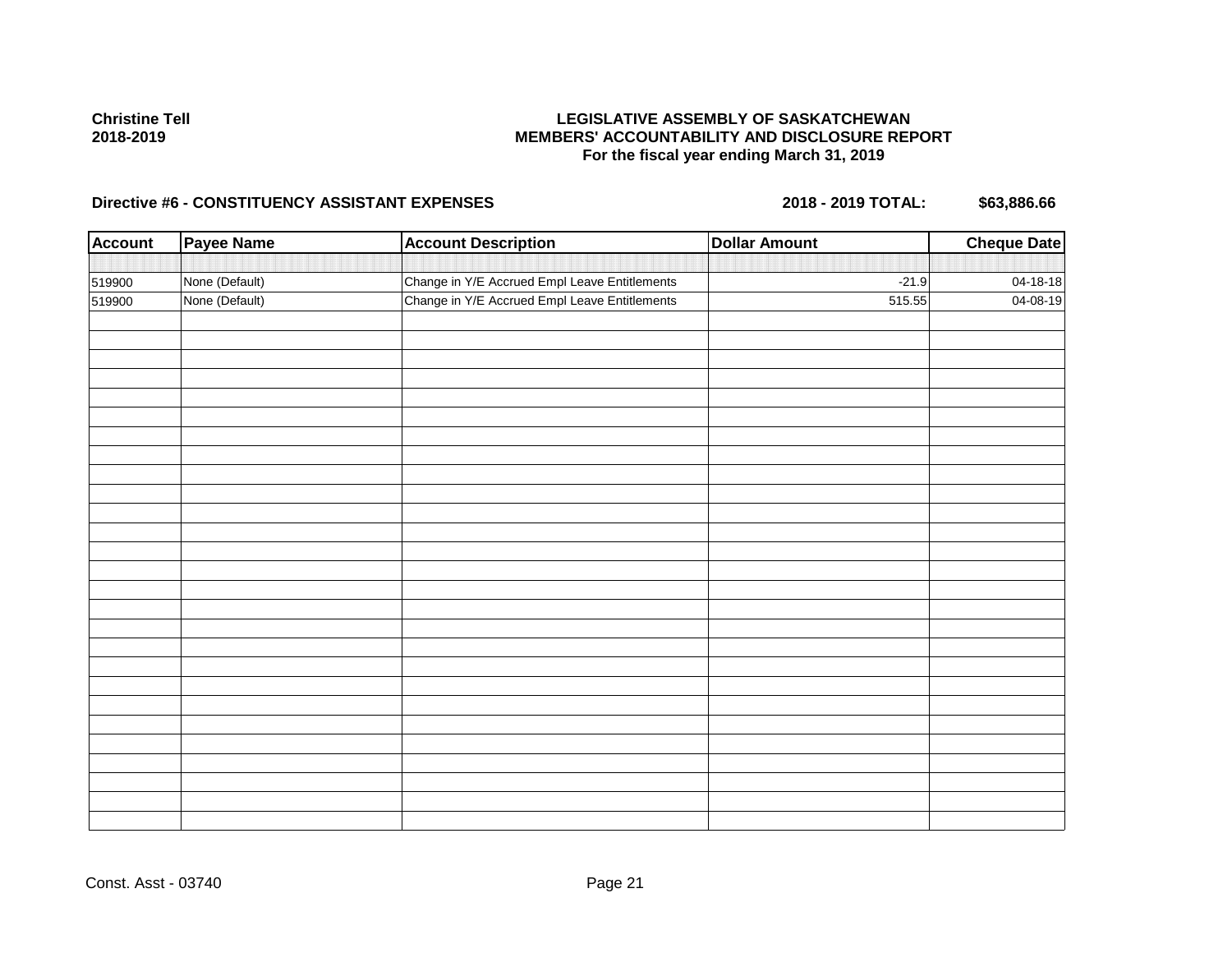## **LEGISLATIVE ASSEMBLY OF SASKATCHEWAN MEMBERS' ACCOUNTABILITY AND DISCLOSURE REPORT For the fiscal year ending March 31, 2019**

| <b>Account</b> | Payee Name | <b>Account Description</b> | <b>Dollar Amount</b> | <b>Cheque Date</b> |
|----------------|------------|----------------------------|----------------------|--------------------|
|                |            |                            |                      |                    |
|                |            |                            |                      |                    |
|                |            |                            |                      |                    |
|                |            |                            |                      |                    |
|                |            |                            |                      |                    |
|                |            |                            |                      |                    |
|                |            |                            |                      |                    |
|                |            |                            |                      |                    |
|                |            |                            |                      |                    |
|                |            |                            |                      |                    |
|                |            |                            |                      |                    |
|                |            |                            |                      |                    |
|                |            |                            |                      |                    |
|                |            |                            |                      |                    |
|                |            |                            |                      |                    |
|                |            |                            |                      |                    |
|                |            |                            |                      |                    |
|                |            |                            |                      |                    |
|                |            |                            |                      |                    |
|                |            |                            |                      |                    |
|                |            |                            |                      |                    |
|                |            |                            |                      |                    |
|                |            |                            |                      |                    |
|                |            |                            |                      |                    |
|                |            |                            |                      |                    |
|                |            |                            |                      |                    |
|                |            |                            |                      |                    |
|                |            |                            |                      |                    |
|                |            |                            |                      |                    |
|                |            |                            |                      |                    |